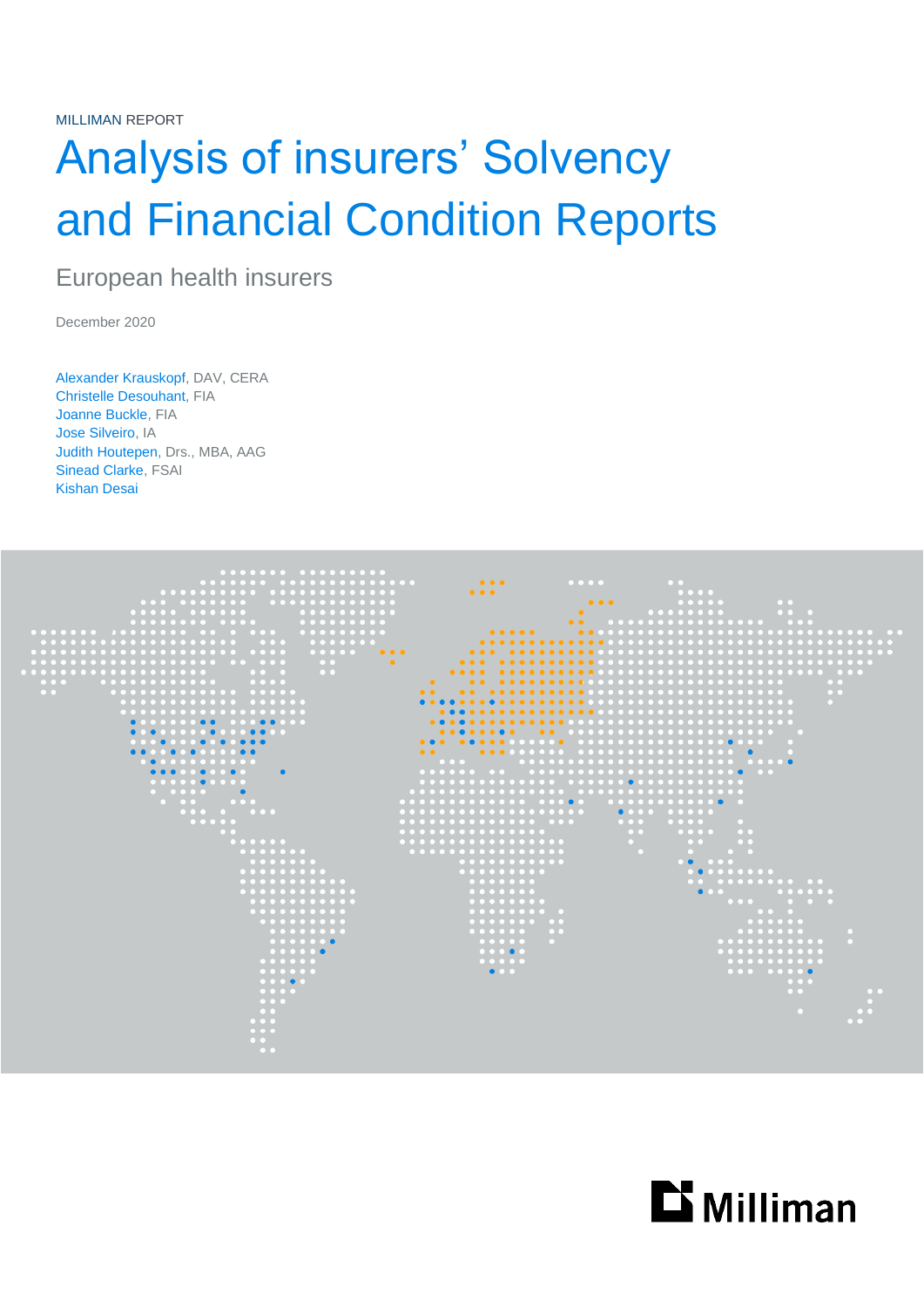### Table of contents

| APPENDIX B: LIST OF SELECTED COMPANIES IN 2019 AND CORRESPONDING |  |
|------------------------------------------------------------------|--|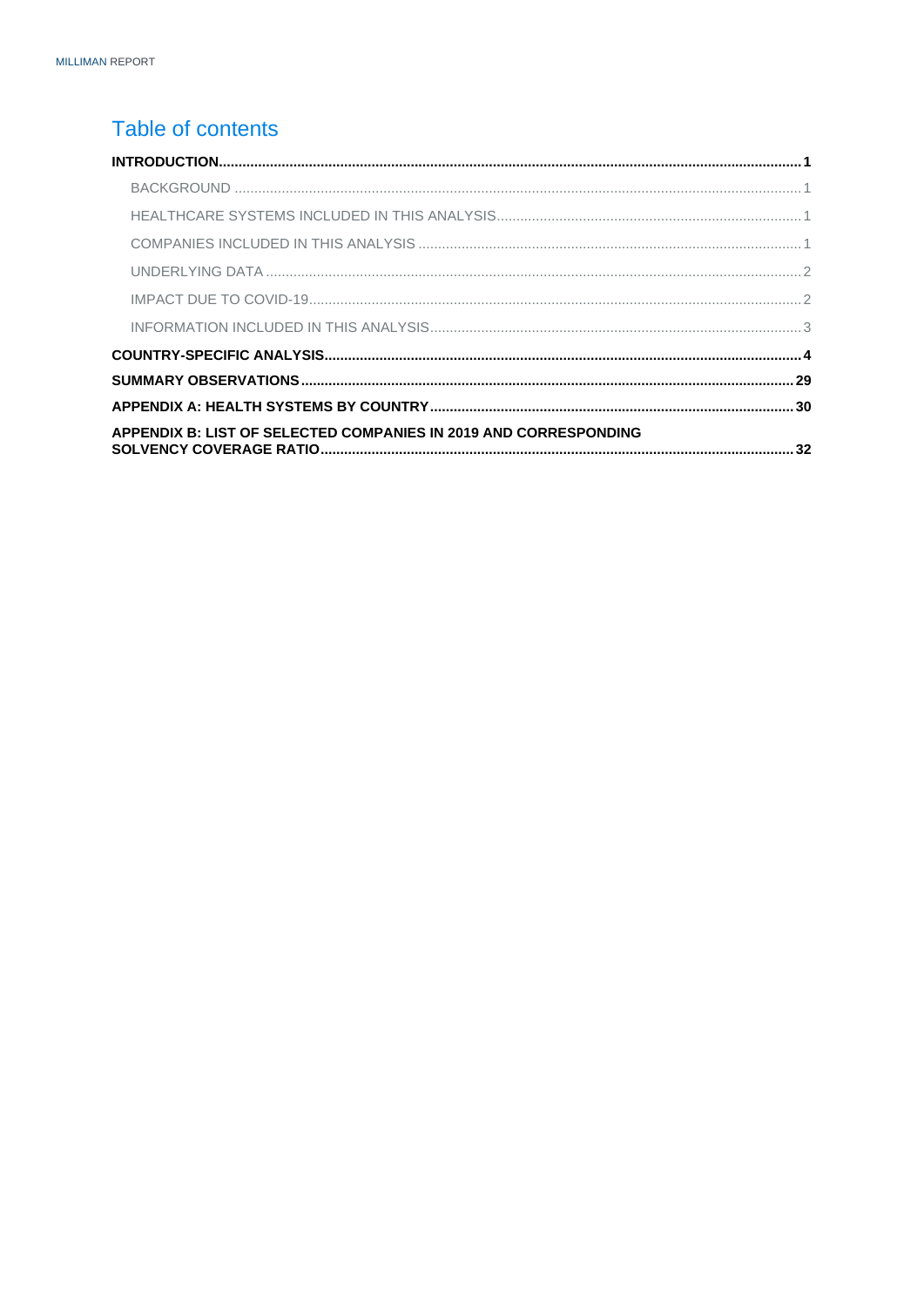### <span id="page-2-0"></span>Introduction

#### <span id="page-2-1"></span>**BACKGROUND**

Under Solvency II, European insurers are required to publish their Solvency and Financial Condition Reports (SFCRs). Four sets of SFCRs have been published, with the first publication for most entities occurring in May 2017 and the most recent in May/June 2020.

The SFCRs contain a significant amount of information, including details of the company's performance over the reporting period, system of governance, risk profile, valuation basis and capital requirements. In addition, the SFCRs include several Quantitative Reporting Templates (QRTs) providing details of the company's financial position under Solvency II.

This analysis compares information provided in the QRTs and SFCRs and makes observations about the balance sheets and risk exposures of European health insurers.

#### <span id="page-2-2"></span>**HEALTHCARE SYSTEMS INCLUDED IN THIS ANALYSIS**

Our focus is on health insurers with domestic business in the following countries:

- France
- Germany
- Ireland
- The Netherlands
- **Spain**
- United Kingdom

In addition, we have included European insurers selling international private medical insurance (IPMI) products.

The size of the private health insurance market varies considerably by territory, primarily due to government health policy in relation to public health coverage. In Appendix A, we describe the distinct healthcare system features of the included countries. The logic we have used to determine whether or not to include countries and companies within our analysis is described in the section below.

In the case of IPMI, the market focuses on private health insurance for expatriates. IPMI coverage provides beneficiaries with private health insurance outside of their home countries and is designed to provide seamless access to comprehensive international healthcare services on a regional or global basis. IPMI policies are typically purchased by employers for employees with long-term assignments out of their home countries. The benefits under such policies are generally comprehensive in nature and are not tied to a specific country or healthcare system. The premiums are risk-rated, and a key difference in coverage is whether treatments in the United States (US) are included or excluded.

#### <span id="page-2-3"></span>**COMPANIES INCLUDED IN THIS ANALYSIS**

For this analysis, we include insurers that primarily sell private medical insurance (PMI). The selection criteria are defined as follows:

- We include companies classified as non-life or composite insurers and exclude those classified as life insurers. There is one exception to this as we have included SegurCaixa Adeslas, S.A. de Seguros y Reaseguros from Spain, which is classified as a life business in the Solvency II Wire Tool. <sup>1</sup> SegurCaxia is the largest PMI provider in Spain; therefore, it is appropriate that we included it in this report.
- We exclude UK insurers primarily selling health cash plan products.
- We include solo companies and remove group entities to avoid double-counting of companies. There are two exceptions to this, as we included two group entities in the Netherlands (Achmea Zorgverzekeringen N.V. and CZ Groep) and excluded its subsidiaries due to the double leverage effect being applied within these groups.
- To ensure that the figures we include in our analysis mostly relate to PMI business, we include companies that have at least 90% of their gross written premium (GWP) listed as 'medical' line of business (LOB). Hence, we exclude insurers that sell high volumes in other lines of businesses such as motor insurance or property and casualty insurance (e.g., Aviva in the UK) because it is not possible to isolate the capital

<sup>1</sup> Data extraction date: 27 July 2020. See the Solvency Wire Tool at https://solvencyiiwiredata.com.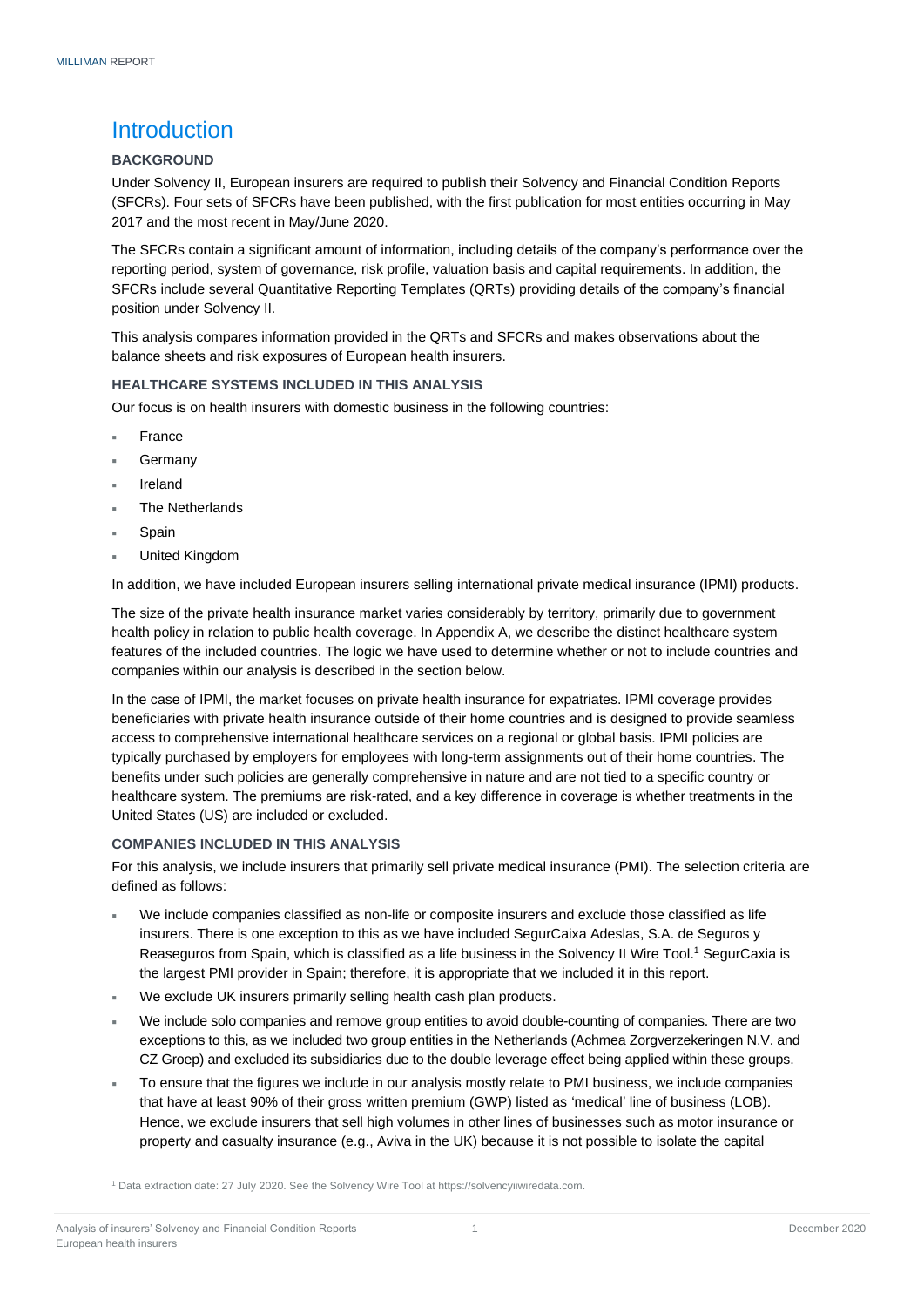charges for PMI based on the information included in the QRTs. This rule was applied as a first pass filter in order to remove a large portion of companies that are not predominantly health insurers. However, there are some exceptions to this rule. We reviewed each country individually and decided to include some companies that did not meet the 90% threshold, either because they have such a large presence in the market or they were very close to meeting the 90% threshold.

 We classify the following insurers as IPMI insurers due to the high volume of business in IPMI products: Cigna Life Insurance S.A., Aetna, Globality S.A., OOM Global Care N.V. and Allianz Worldwide Partners Health & Life.

#### <span id="page-3-0"></span>**UNDERLYING DATA**

The analysis underlying this report focuses on the quantitative information contained in the public QRTs. The Solvency II Wire Tool, which contains comprehensive information from the QRTs, is used to produce the results included in this report.

Where relevant, we study the SFCRs to gain some additional insights into certain companies, in particular if they display characteristics that differ from the market average.

In carrying out our analysis and producing this research report, we rely on the data and information provided in the SFCRs and QRTs of our sample companies, as obtained from the Solvency II Wire Tool. We have not audited or verified this data or other information. If the underlying data or information is inaccurate or incomplete, the results of our analysis may likewise be inaccurate or incomplete.

We performed a limited review of the data used directly in our analysis for reasonableness and consistency and have not found material defects in the data. It should be noted that, in some cases, errors were spotted in the underlying data. We made minor adjustments to the data and calculated certain parameters to make the information consistent across all the insurers. However, we have not made any material changes to the underlying data. We have not made any changes to the data to reflect additional information or changes following the reporting date.

This research report is intended solely for educational purposes and presents information of a general nature.

The underlying data and analysis have been reviewed on this basis. This report is not intended to guide or determine any specific individual situation, and readers should consult qualified professionals before taking specific actions.

Note that all the figures published in this report are converted into euros, by the Solvency II Wire Tool, using exchange rates as at each SFCR's report date.

#### <span id="page-3-1"></span>**IMPACT DUE TO COVID-19**

In February/March 2020 the virus named SARS-CoV-2, commonly referred to as COVID-19, began to spread heavily in mainland Europe, and it reached a peak in several countries around the time of Solvency II reporting deadlines with local regulators. As a result of this, insurers were informed that the deadlines for their SFCRs had been extended by around eight weeks, and each insurer was tasked with calculating the impact on their SFCRs going forward.

Many insurers included a section on COVID-19 in each of their SFCRs. We have tried to summarise the insurers' COVID-19 comments below.

- In Ireland, most of the health insurers noted the uncertainty associated with the pandemic and that stress and scenario tests were being carried out to assess the potential impact to the company. At the end of March, the government entered into a deal with the private hospitals for a period of three months to increase hospital bed capacity during the first peak of the pandemic. This led to a significant fall-off in claims for the health insurers in Ireland over this three-month period and resulted in all three health insurers providing premium rebates to customers for the three months that the government takeover was in place.
- In Spain, generally companies commented that COVID-19 was a key risk they were monitoring, with expectations of a large fall in new business and an increase in expenses associated with business continuity plans. Mitigating plans included focusing on portfolio retention and specific analysis of COVID-19 in Own Risk and Solvency Assessments (ORSAs).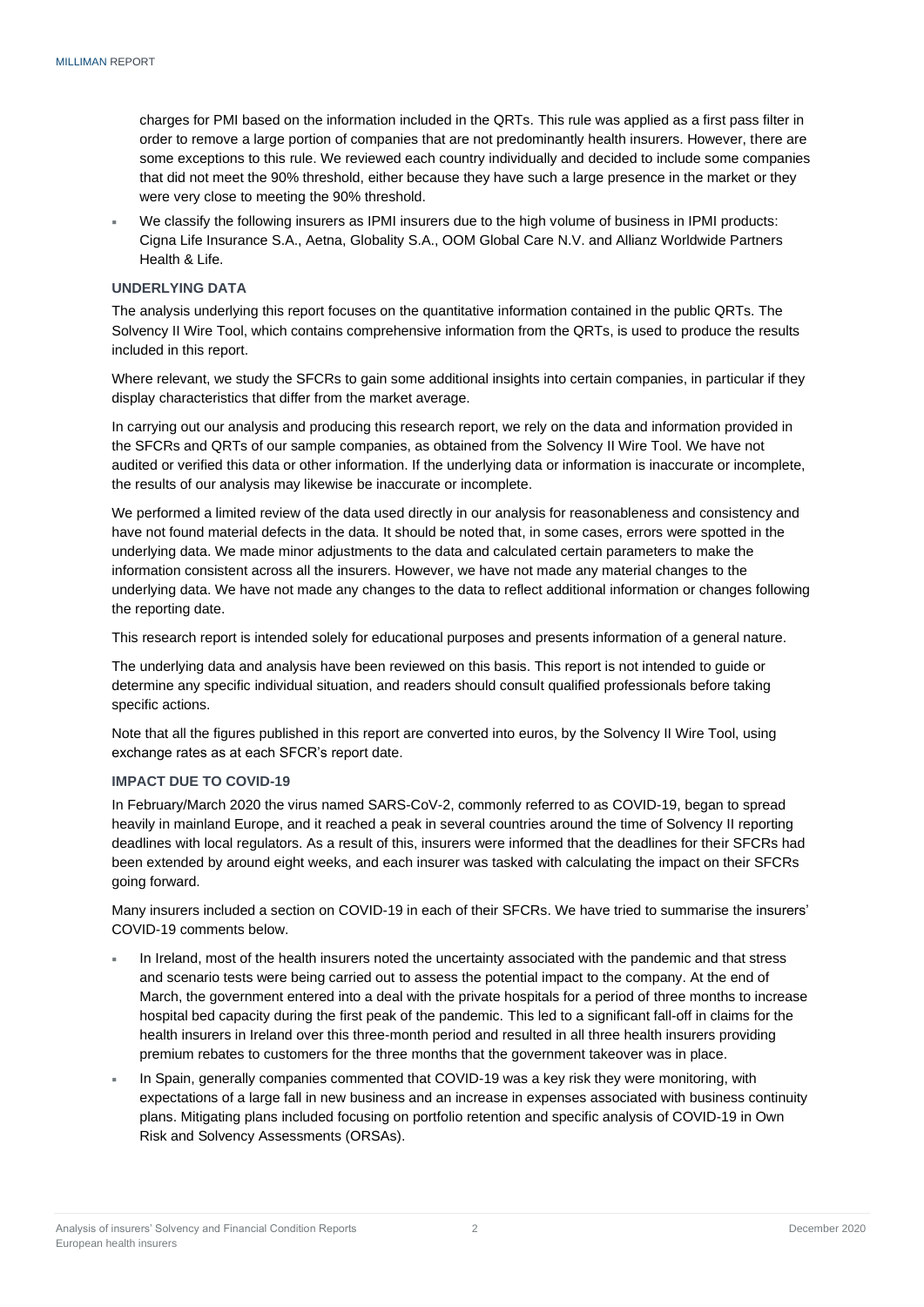- In the United Kingdom, most insurers stated that they expected to experience lower claims in the short term, but potentially increased claims in the long term. This was due to the private hospital facilities being repurposed as spare capacity for the National Health Service (NHS). During this period, elective surgeries and other treatments were postponed as the country prepared for a wave of patients utilising hospital beds. Insurers commented that there was potential for the costs of claims to increase in the long run, as the deferred cost of treating undiagnosed or untreated illnesses after delays in elective treatment could be higher.
- In the Netherlands, it is worth noting that the Dutch basic health insurers are protected against catastrophe risk via the government by means of article 33 of the Dutch Health Insurance Act: If the costs resulting from a pandemic (catastrophe) exceed a certain limit, an extra contribution will follow from the healthcare act. Moreover, the health insurers have agreed to share the financial burden amongst the insurers, as some (regional) insurers are more affected than others. Insurers therefore state their capital reserve level to be adequate to absorb any serious shock due to COVID-19. The main focus of the health insurers has been to ensure financial continuity for the healthcare providers throughout the pandemic, and ensuring that the healthcare infrastructure remains available after the crisis.

#### <span id="page-4-0"></span>**INFORMATION INCLUDED IN THIS ANALYSIS**

- **Distribution of assets and liabilities (investment):** This section focuses on the main types of assets and liabilities of health insurers reporting under Solvency II. Given the importance of investments and technical provisions within the balance sheet, both items are analysed in greater detail.
- **Solvency Capital Requirement (SCR) breakdown:** This section focuses on the breakdown of the SCR for each company assessed in this analysis during 2019.
- **Market share:** This section focuses on the split of the market share for the companies included in this analysis.
- <span id="page-4-1"></span> **Solvency coverage ratios:** We have included a list of all the companies included in the analysis in a table in Appendix B. The table shows the companies' SCRs, capital model types and countries.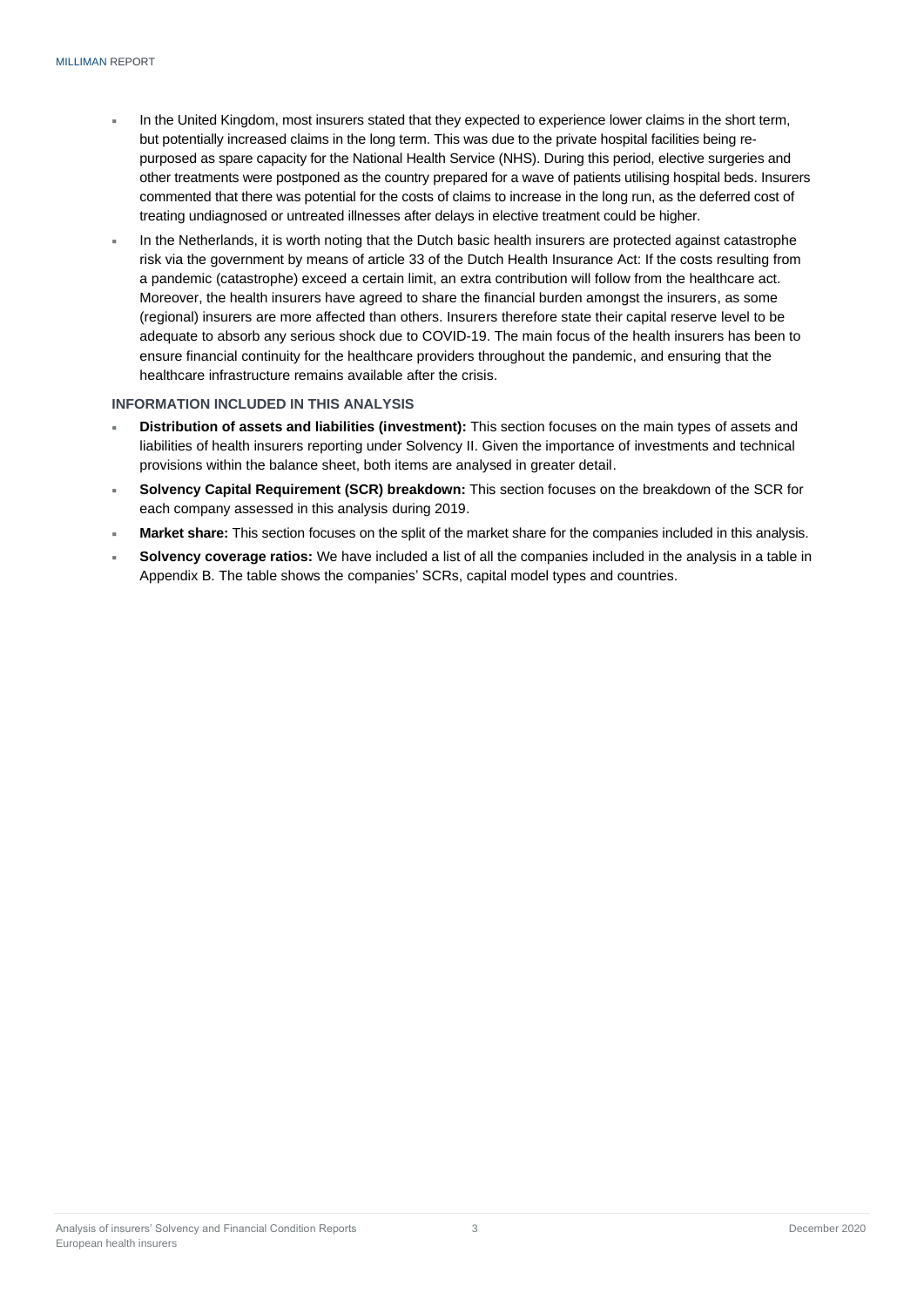### Country-specific analysis

#### **1.1 FRANCE**

#### **1.1.1 Distribution of assets**

Investments form the majority of total assets across most of the firms included in the analysis. The remaining assets are split in many different ways across each company. Reinsurance recoverables and receivables generally make up a very small proportion of the total assets. Loans and mortgages are rarely used, and most of the variation between firms comes from the split between other asset types and insurance receivables.

#### **FIGURE 1: DISTRIBUTION OF ASSETS FOR FIRMS IN OUR PANEL FROM FRANCE**



#### **1.1.2 Distribution of liabilities**

For the majority of companies we review in France, the technical provisions for health make up the largest component of the liabilities on the balance sheet. However, we notice that this is not true for all, and companies such as MAAF Sante and Harmonie Mutuelle have a large proportion of their liabilities tied up in trade payables. For most companies, other liabilities was the second-largest component of the liabilities section on the balance sheet.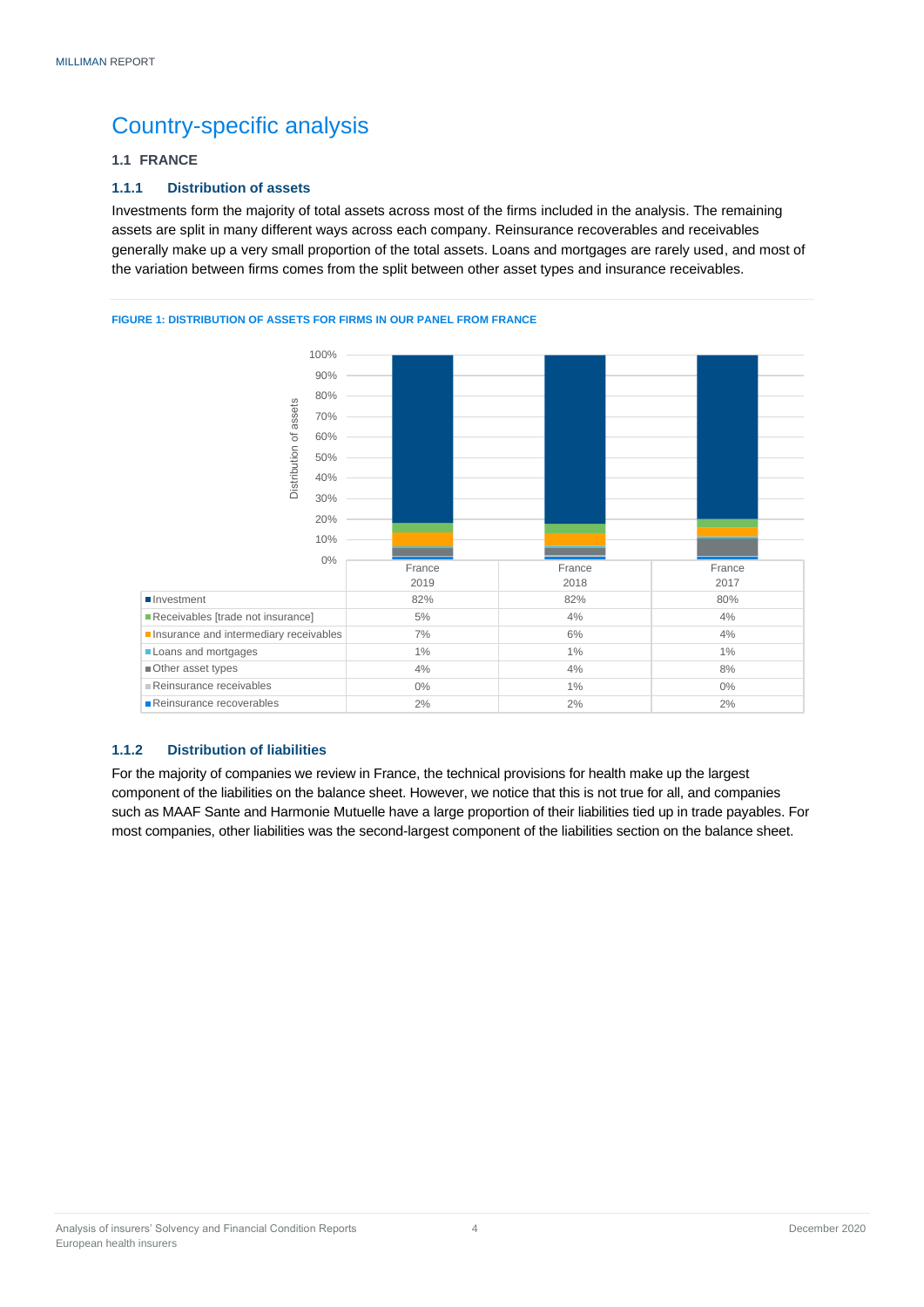#### **FIGURE 2: DISTRIBUTION OF LIABILITIES FOR FIRMS IN FRANCE**



#### **1.1.3 Distribution of investments**

France has the lowest proportion of investments attributed to bonds of any of the other countries we reviewed. Since 2017, the only change in investment strategy has been the slight reduction in collective investment undertakings from 2017 to 2018.



#### **FIGURE 3: DISTRIBUTION OF INVESTMENTS IN FRANCE**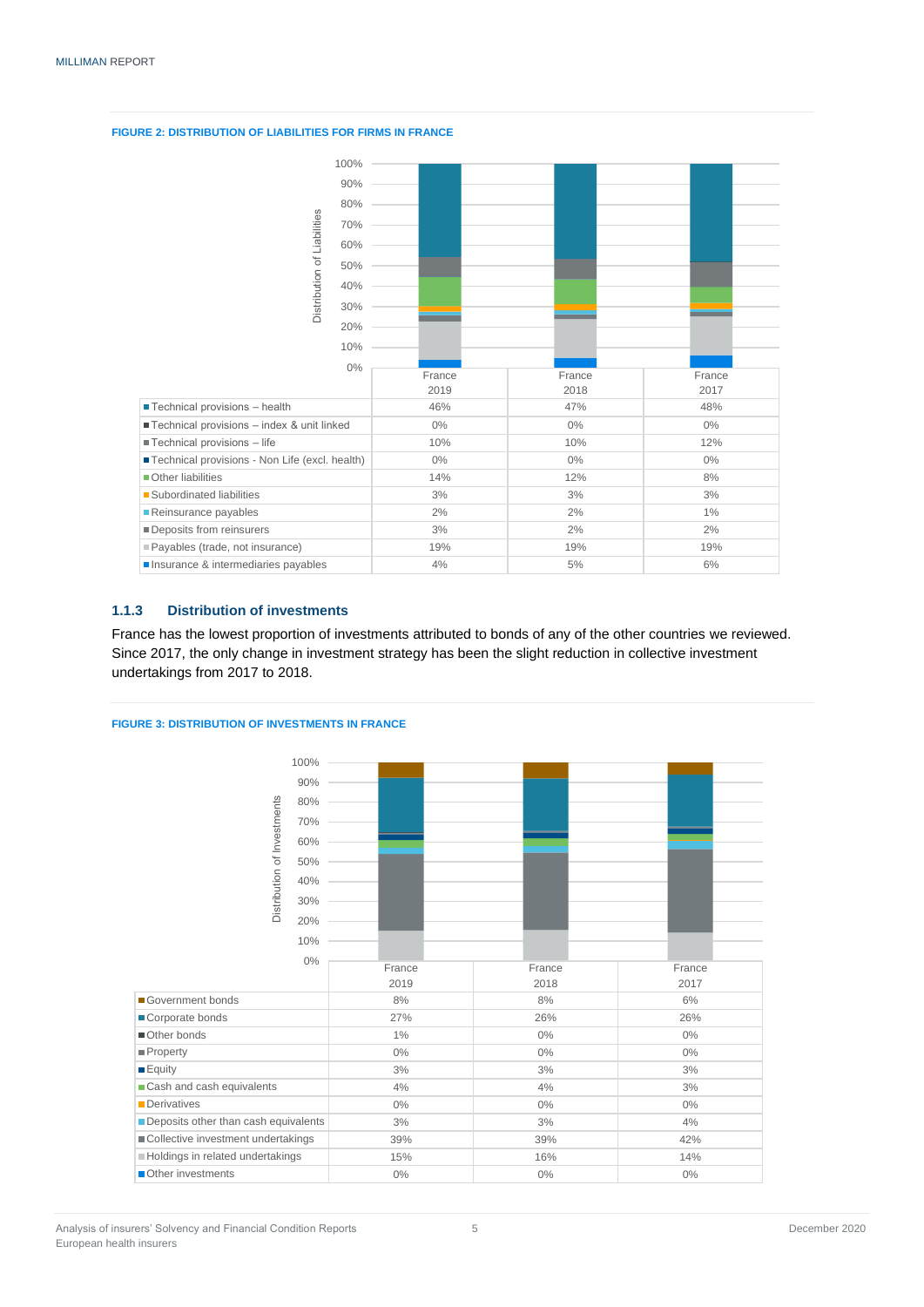#### **1.1.4 SCR breakdown**

The SCR for the majority of health insurers consists of the capital charge for health underwriting risk, with market risk, operational risk and counterparty default risk also making up large proportions of the SCR. In Figure 4, everything above the zero line represents a capital charge, such as health underwriting risk, market risk and operational risk. Everything below the zero line represents a reduction to the SCR, e.g., for diversification benefits or the loss-absorbing capacity of deferred taxes.

We observe that health underwriting risk and market risk are usually the two highest proportions of the SCR. The French insurers have a large proportion of market risk because they have a high proportion of collective investment schemes and holdings in related undertakings.

Counterparty default risk is associated with multiple types of contracts such as reinsurance arrangements, securitisations and derivatives, receivables from intermediaries, policyholder debtors, cash at bank, deposits with ceding institutions, capital, initial funds and letters of credit. The insurers within the review usually have between 6% and 13% of the proportion of their SCRs in this type of risk.



#### **FIGURE 4: SCR BREAKDOWN FOR FIRMS IN FRANCE**

#### **1.1.5 Market share**

In France, a large share of the health market (in terms of premiums) is represented by the Groupe VYV, AXA France, Groupama, AESIO Group and AG2R La Mondiale. However, given that this report aims at focusing on entities whose business is mostly health, AXA France, Groupama and AG2R La Mondiale were not included in our review. Hence, the retained panel is dominated by Harmonie Mutuelle and Mutuelle MGEN, which are part of the Groupe VYV, as they compose of around 56% of the total GWP from the list of companies we assessed, while the three mutuals of AESIO Group (Eovi-Mcd, Adrea Mutuelle and Apreva Mutuelle) represent around 22%. We have excluded a large number of firms that meet the criterion of '>=90% GWP in medical business,' due to their having smaller proportions of the total market.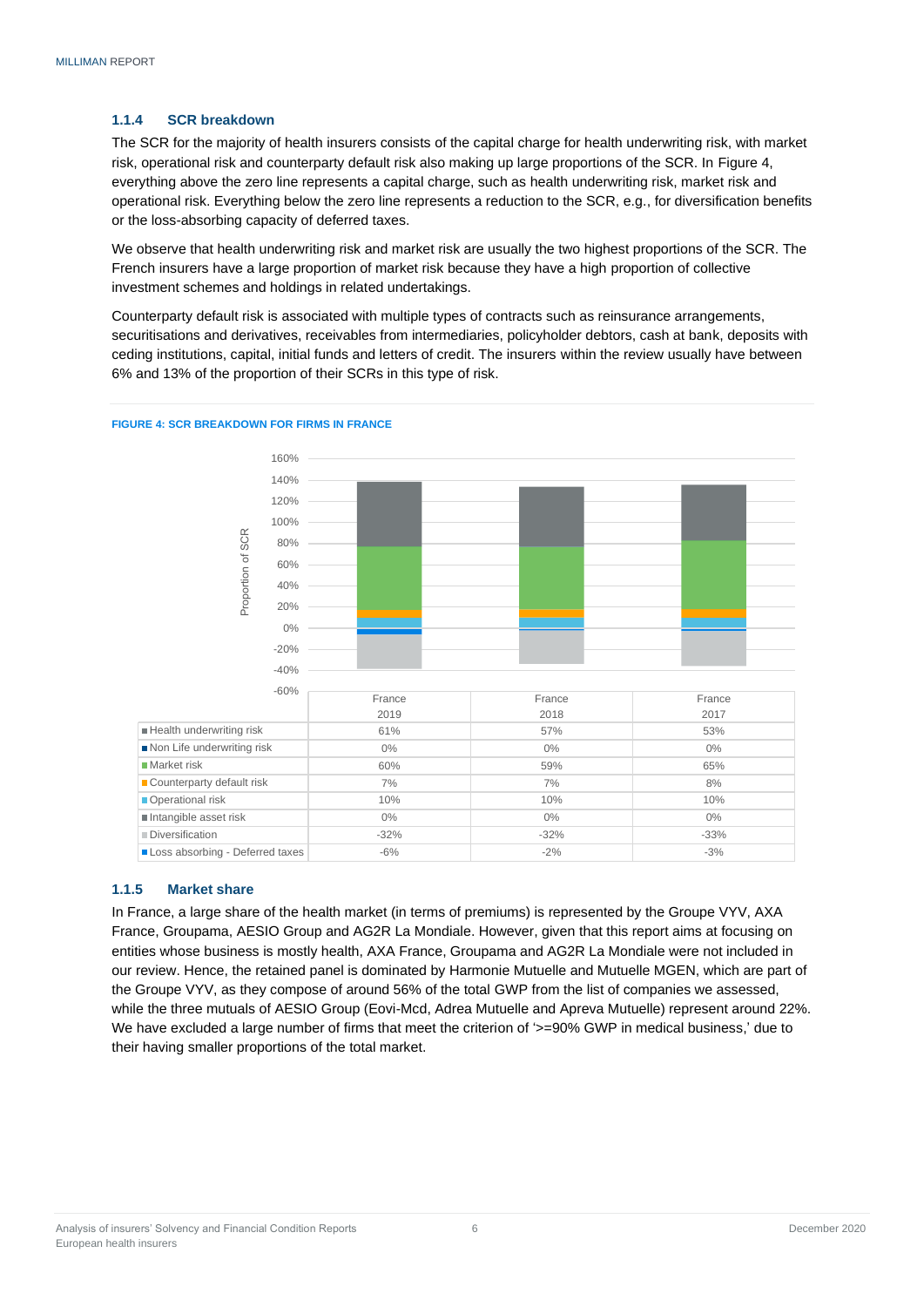

#### **FIGURE 5: GROSS WRITTEN PREMIUMS BY PMI PROVIDERS IN FRANCE, 2019**

#### **1.2 GERMANY**

A special feature of German private health insurance is the distinction between similar to life techniques (SLT) and non-SLT (NSLT)<sup>2</sup> business. SLT business accounts for about 98% of the total health insurance business, by medical GWP, and includes all long-term contracts which cannot be cancelled by the insurer and that have a premium adjustment option. This premium adjustment is not considered a contract boundary under Solvency II because it requires external approval by an independent trustee. Therefore, these contracts involve the typical risks that can also be observed in life insurance, i.e., market risks and underwriting risks from lapses and mortality as well as from future claims development. As a rule, only short-term foreign travel health insurance policies are considered under NSLT. Stress scenarios for non-life policies apply to these contracts.

Another special feature of the German market is that those companies that are subsidiaries of the larger insurance groups Allianz, Generali, AXA and ERGO use (partial) internal models for risk assessment. This is accompanied by different stress scenarios and a different method of measuring technical provisions. While the majority of health insurers use the inflation-neutral valuation method, the standard procedure of the German Association of Private Health Insurers, the users of internal models use their own projection models, which can lead to considerable variations in technical provisions.

#### **1.2.1 Distribution of assets**

In Germany, the majority of assets (over 90%) are in investments. The underlying firms appear to distribute their assets according to two major strategies. The first type of strategy (e.g., Allianz Private Krankenverisicherungs-AG) splits assets into investments, loans and mortgages, and other asset types, with around 85% to 90% of the split attributed to investments. The second type of strategy (e.g., Union Krankenverischerung AG) seems to allocate between 98% and 100% of assets into investments. Loans and mortgages are more commonly used in Germany than in France or the United Kingdom.

<sup>2</sup> Solvency II defines an 'SLT health' contract as one that is deemed to be written on a similar technical basis as a life insurance contract (i.e., long-term business). A 'Non-SLT health' contract is one that is similar to non-life insurance (i.e., short-term business)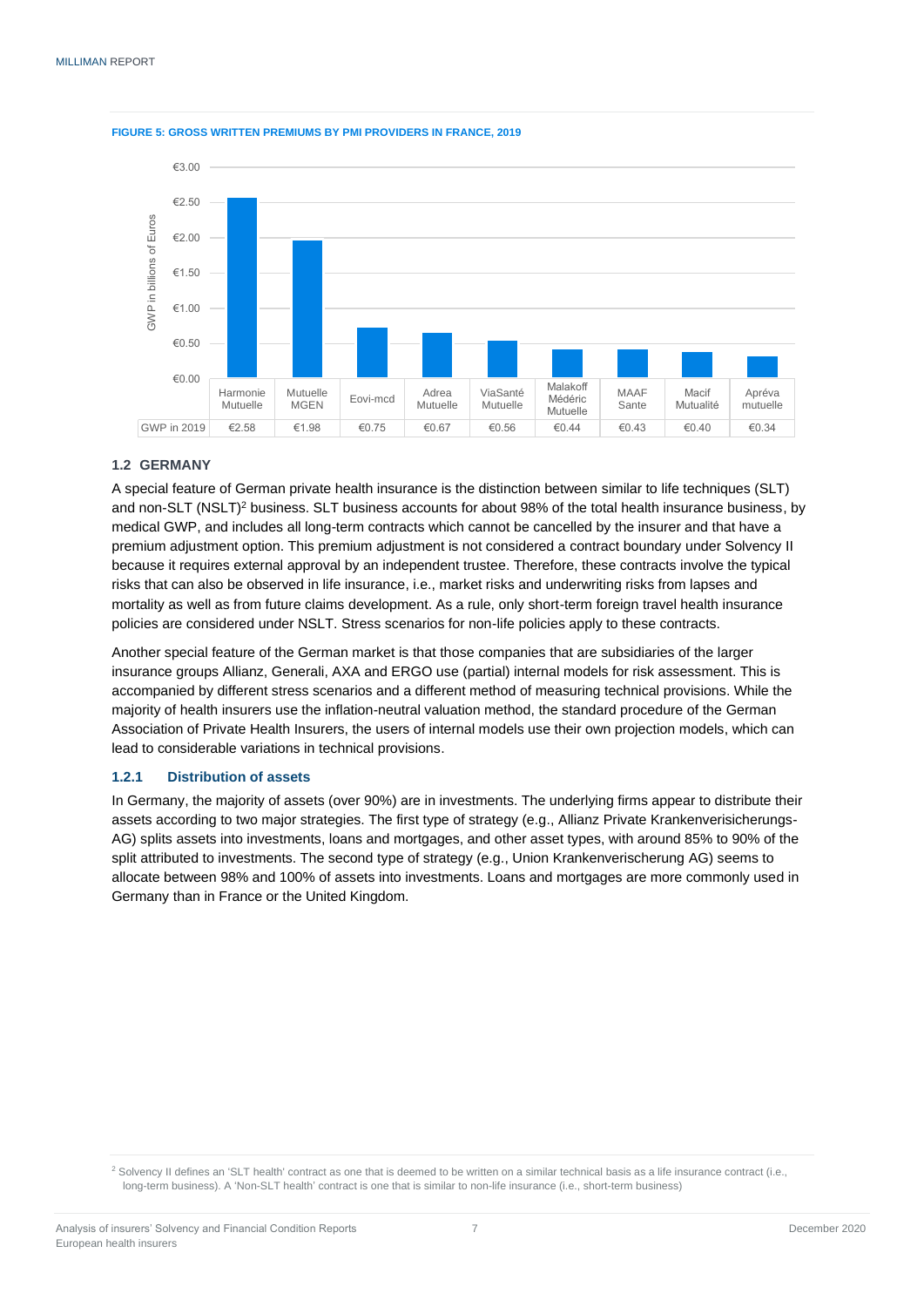#### **FIGURE 6: DISTRIBUTION OF ASSETS FOR FIRMS IN GERMANY**

-20%



| −∠∪%                                   | Germany | Germany | Germany |
|----------------------------------------|---------|---------|---------|
|                                        | 2019    | 2018    | 2017    |
| ■Investment                            | 95%     | 96%     | 95%     |
| Receivables [trade not insurance]      | $0\%$   | $0\%$   | $0\%$   |
| Insurance and intermediary receivables | $0\%$   | $0\%$   | $0\%$   |
| Loans and mortgages                    | 3%      | 3%      | 2%      |
| Other asset types                      | 2%      | 1%      | 2%      |
| Reinsurance receivables                | $0\%$   | $0\%$   | $0\%$   |
| Reinsurance recoverables               | $0\%$   | $0\%$   | $0\%$   |

#### **1.2.2 Distribution of liabilities**

All of the major health insurers have significant proportions of their liabilities held in health technical provisions. Only a few companies with significant proportions of NSLT business have smaller percentages of technical provisions on their balance sheets. Other liabilities tend to make up the remainder of the proportion for all of the insurers.

#### **FIGURE 7: DISTRIBUTION OF LIABILITIES FOR FIRMS IN GERMANY**

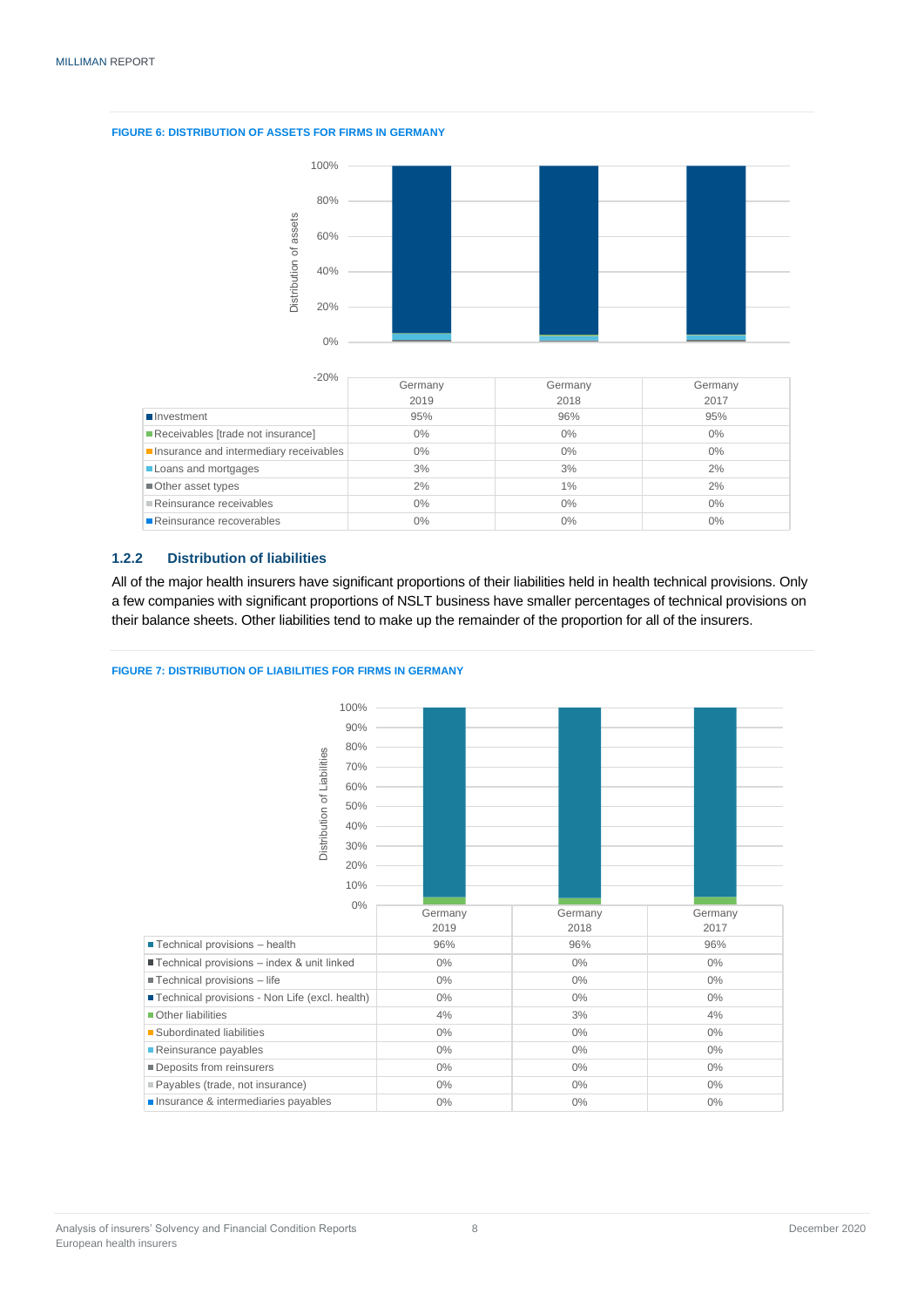#### **1.2.3 Distribution of investments**

Around 63% of total investments are attributed to government, corporate and other bonds, with collective investment undertakings making up the majority of the remainder of investments. The distribution of investments has remained broadly consistent over the past three years.



#### **FIGURE 8: DISTRIBUTION OF INVESTMENTS IN GERMANY**

#### **1.2.4 SCR breakdown**

The SCR for the majority of health insurers who use the standard formula consists of the capital charge for market risk and health underwriting risk, with operational risk and counterparty default risk also making up some proportions of the SCR. In Figures 9 and 10, everything above the line represents a capital charge, such as health underwriting risk, market risk and operational risk. Everything below the line represents a reduction to the SCR, e.g., for diversification benefits or the loss-absorbing capacity of deferred taxes.

Market risk is very dominant for German private health insurers because, under the SLT calculation principles, insurers must build up long-term aging reserves using an actuarial interest rate. This actuarial interest rate is not guaranteed for the whole coverage period, but only until the next premium adjustment. Therefore, large investment portfolios are built up and there is significant interest risk until the next premium adjustment when the interest rate can be altered.

As in any market, health underwriting risk is significant; however, the long-term nature of the risk under the SLT calculation principles is mitigated by the ability to adjust premiums.

Counterparty default risk is associated with multiple types of contracts such as reinsurance arrangements, securitisations and derivatives, receivables from intermediaries, policyholder debtors, cash at bank, deposits with ceding institutions, capital, initial funds and letters of credit. All of the insurers have low exposures to counterparty default risk.

The companies with (partial) internal models have partly different risk categories from the standard formula, and therefore no direct comparison between users of the standard formula and users of internal models is possible. We have split them out in two different charts in Figures 9 and 10. But also, a comparison among users of internal models themselves is not possible because of their different reporting standards in the SFCRs.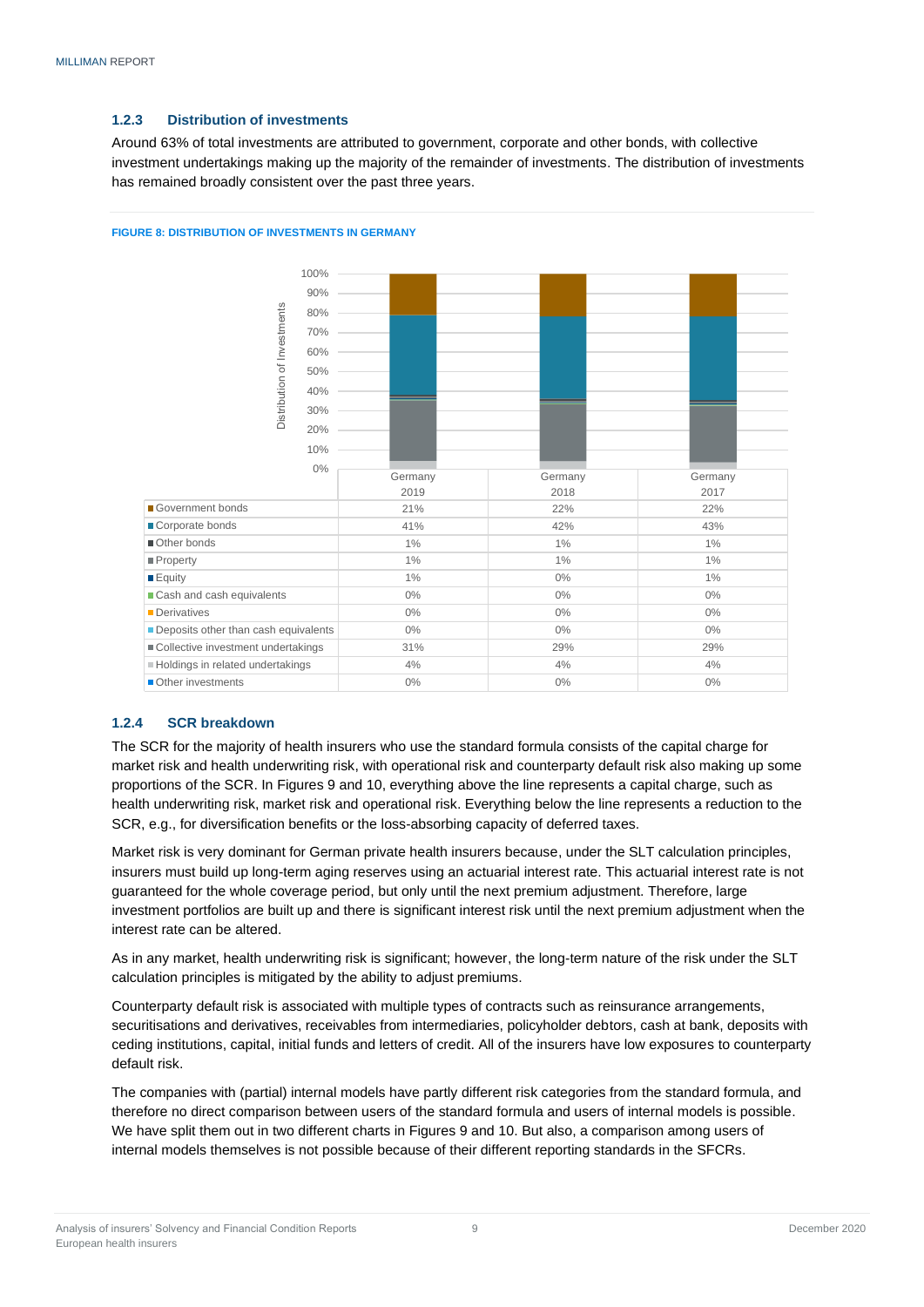Therefore, in Figure 10 we only show the SCR as a whole and the diversification and loss-absorbing capacity effects.

Finally, there is a statutory profit participation scheme that is applicable to private health insurers in Germany. In stressed scenarios, the surpluses are reduced compared to the basic scenario and thus also the profit participation. As a result, the adjustment of profit participation in stress scenarios results in a risk reduction. In addition to the loss-absorbing capacity of deferred taxes (LACDT), this effect is also included in the standard formula of the SCR as the loss-absorbing capacity of the technical provision (LACTP).



#### **FIGURE 9: SCR BREAKDOWN FOR FIRMS IN GERMANY, STANDARD FORMULA**



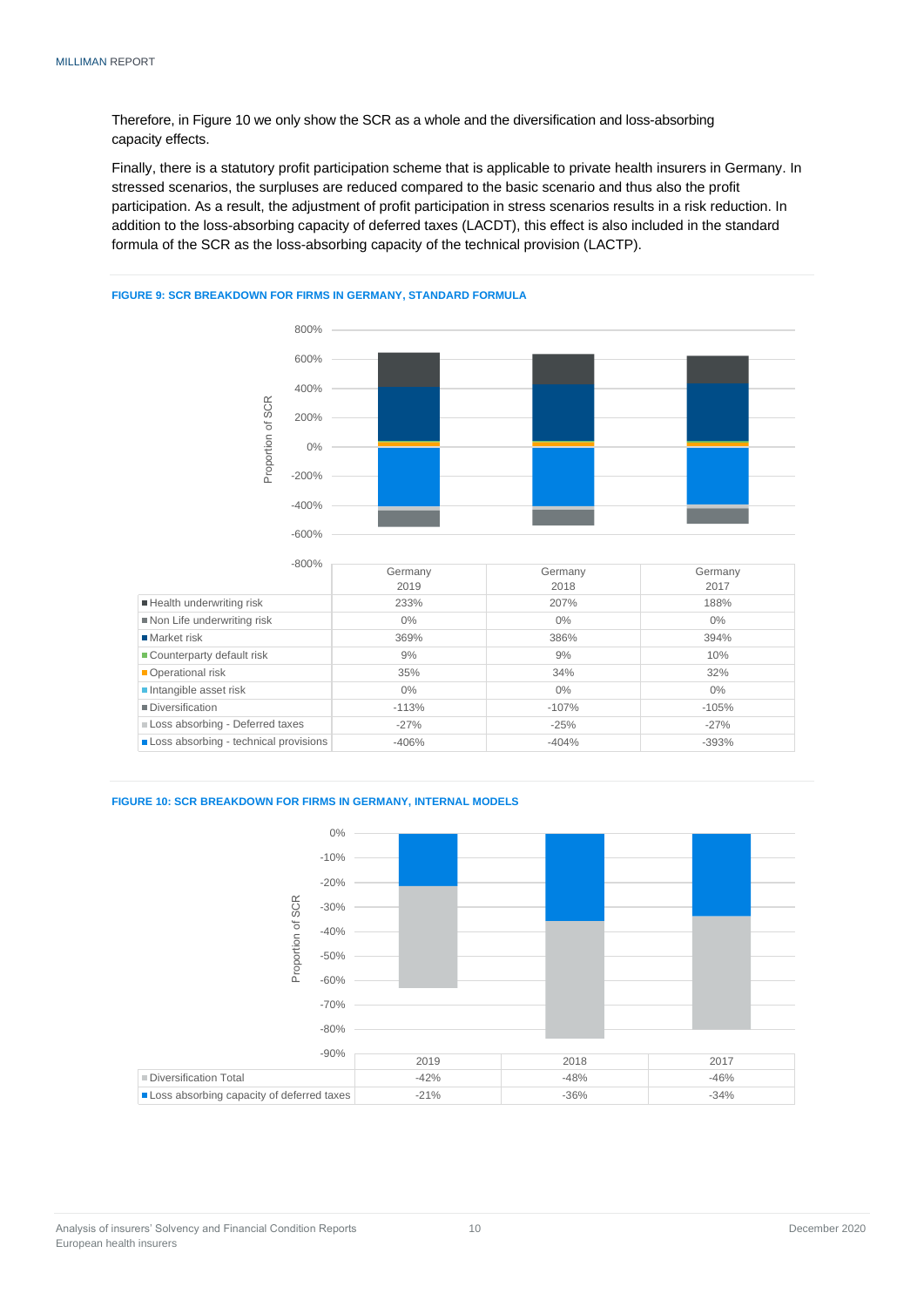#### **1.2.5 Market share**

Of the companies we assessed in this report, the two with the largest share of the market are Debeka Krankenversicherungsverein AG and DKV AG, with €6,200 million and €4,900 million, respectively. Our analysis covered 24 private health insurance companies with an overall GWP of €33,900 million.



#### **FIGURE 11: GROSS WRITTEN PREMIUMS BY PMI PROVIDERS IN GERMANY, 2019**

#### **1.3 IRELAND**

Our focus on health insurers writing business in Ireland includes the following companies:

- Elips Versicherungen AG, trading as Laya Healthcare
- Irish Life Health
- Vhi Healthcare

It should be noted that Elips Versicherungen AG, trading as Laya Healthcare, is authorised by the Financial Market Authority in Liechtenstein. The company sells insurance in Switzerland (accident insurance and sickness daily allowance) and in Ireland (medical health insurance). The majority of Laya Healthcare's business is medical expense insurance sold in Ireland (over 80% of GWP in 2019), so it has been included in our analysis of Irish health insurers, despite having a broader mix of business than Irish Life Health or Vhi Healthcare.

#### **1.3.1 Distribution of assets**

For the Irish health insurers, the majority of assets is invested in financial investments (bonds, equity, cash, cash equivalents, etc.). This accounted for about 60% of investments at year-end 2019. The amount of reinsurance recoverables has increased at year-end 2019 relative to other years, in addition to an increase in insurance and intermediary receivables.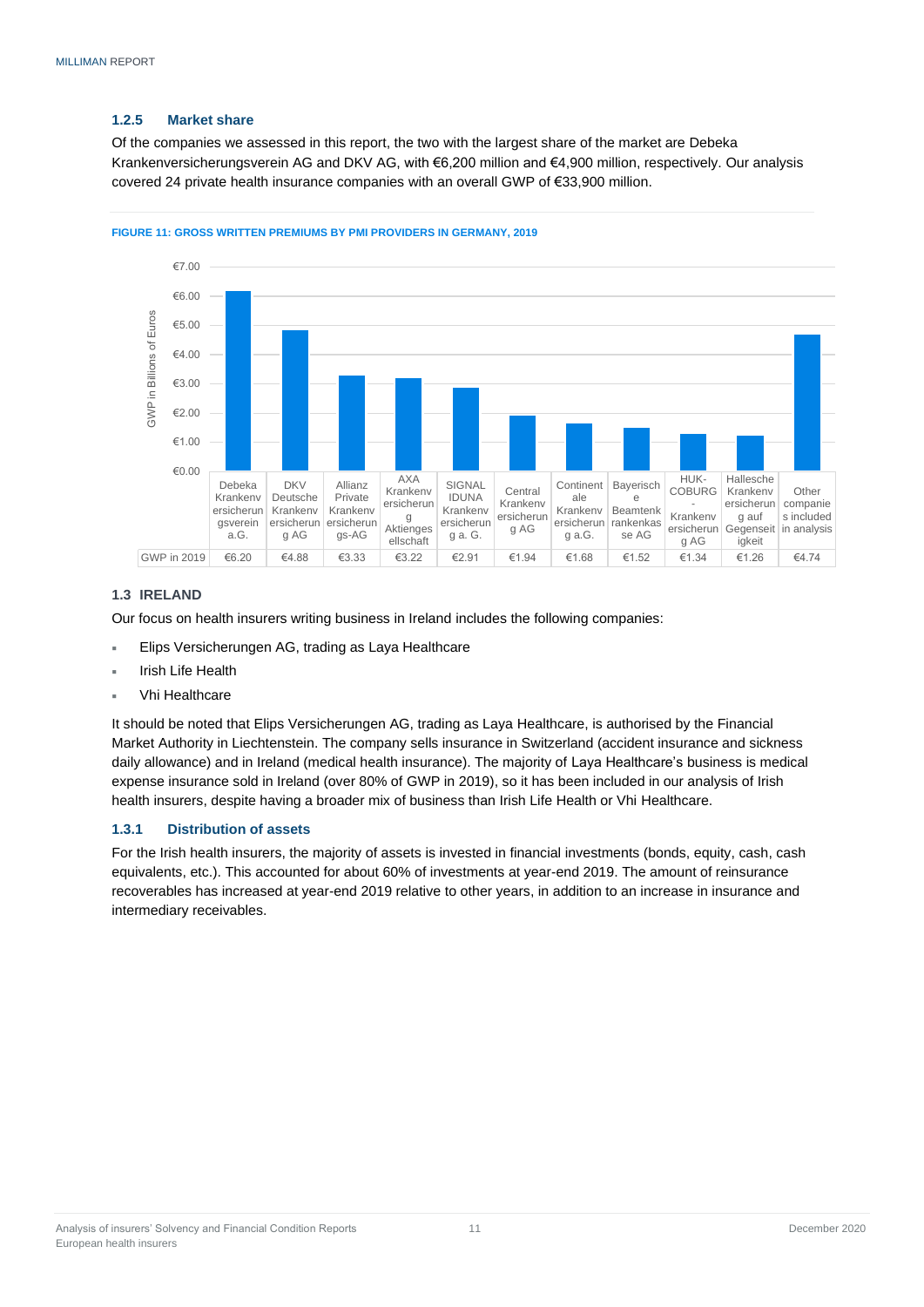#### **FIGURE 12: DISTRIBUTION OF ASSETS FOR IRISH HEALTH INSURERS**



#### **1.3.2 Distribution of liabilities**

Technical provisions for health insurance make up the majority of liabilities for the Irish health insurers. This includes health insurance categorised as both SLT and NSLT. At year-end 2019, health insurance technical provisions made up approximately 70% of total liabilities, with the remainder consisting primarily of reinsurance payables (11%) and insurance and intermediary payables (10%).



#### **FIGURE 13: DISTRIBUTION OF LIABILITIES FOR IRISH HEALTH INSURERS**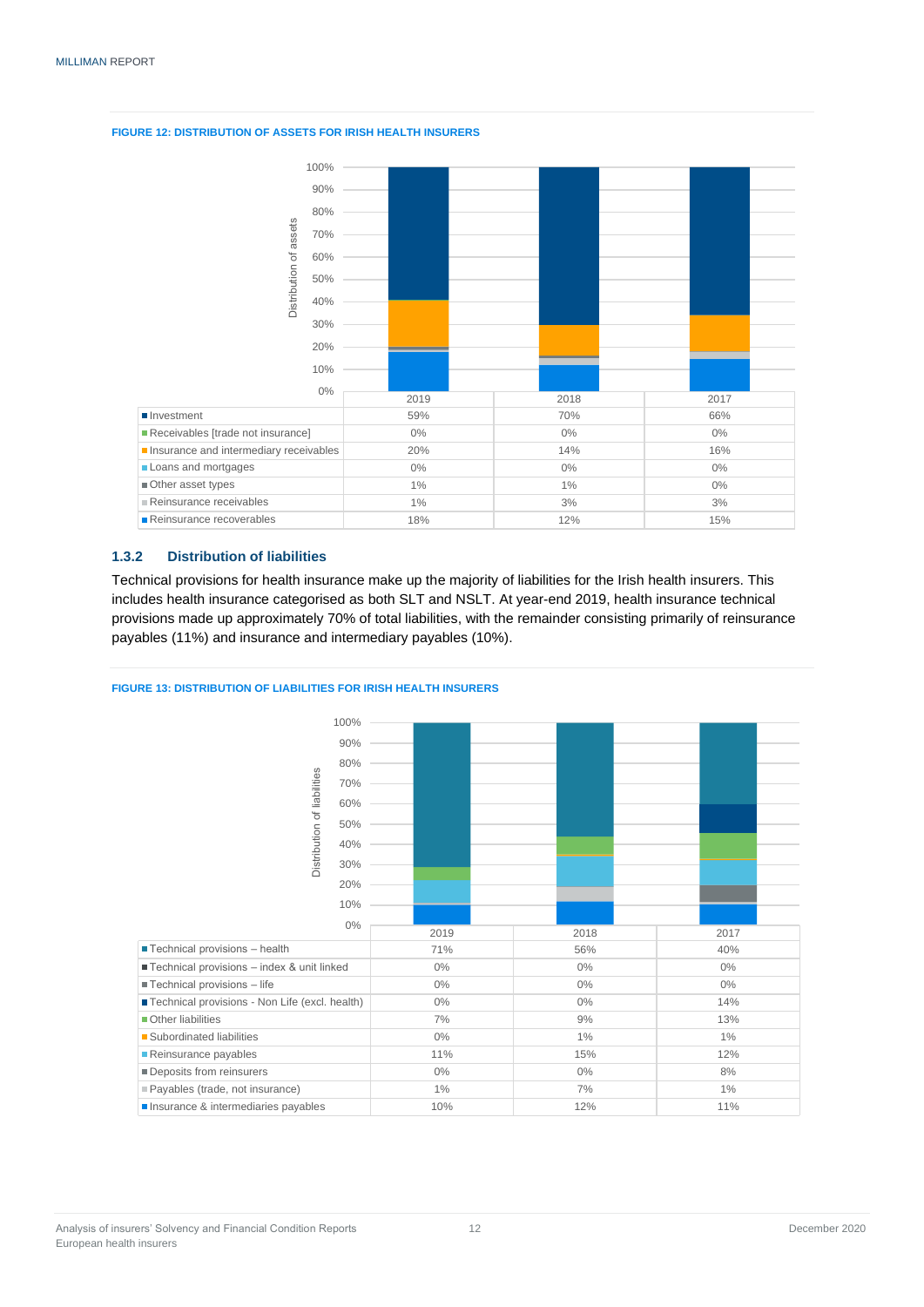#### **1.3.3 Distribution of investments**

Analysis of investment by asset classes shows the change in distribution since 2017. Overall, at a total level, the split of investments is broadly similar for the last three years. However, there has been a notable increase in investment in corporate bonds and collective investments at the expense of government bonds and cash.



#### **FIGURE 14: DISTRIBUTION OF INVESTMENTS IN IRELAND**

#### **1.3.4 SCR breakdown**

The SCR for health insurers primarily consists of the capital charge for health underwriting risk, with market risk, operational risk and counterparty default risk also making up large portions of the SCR.

In Figure 15, everything above the line represents a capital charge such as health underwriting risk, market risk or operational risk. Everything below the line represents a reduction to the SCR, e.g., for diversification benefits or the loss-absorbing capacity of deferred tax. The loss-absorbing capacity of technical provisions is not relevant for health insurance and therefore has no impact on the SCR.

We observe that the breakdown of SCR by risk type is broadly consistent in the last three years.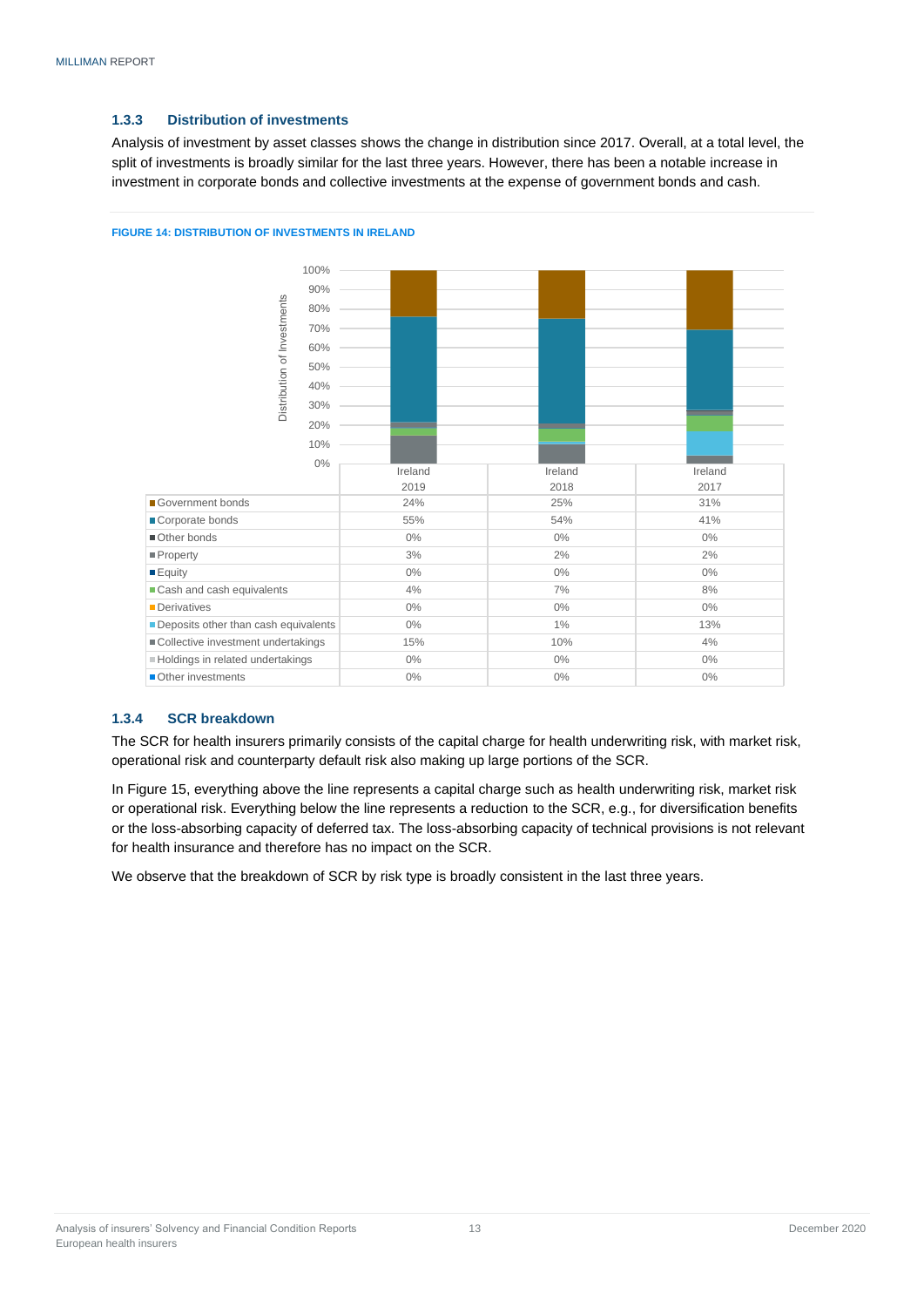**FIGURE 15: SCR BREAKDOWN FOR IRISH FIRMS**



| -50%                            | Ireland | Ireland | Ireland |
|---------------------------------|---------|---------|---------|
|                                 | 2019    | 2018    | 2017    |
| <b>Health underwriting risk</b> | 80%     | 82%     | 85%     |
| Non Life underwriting risk      | $0\%$   | $0\%$   | $0\%$   |
| ■ Market risk                   | 17%     | 15%     | 9%      |
| Counterparty default risk       | 8%      | 8%      | 13%     |
| Operational risk                | 16%     | 17%     | 17%     |
| Intangible asset risk           | $0\%$   | $0\%$   | $0\%$   |
| Diversification                 | $-16%$  | $-15%$  | $-14%$  |
| Loss absorbing - Deferred taxes | $-4%$   | $-6%$   | $-9%$   |

Market risk has increased as a proportion of the SCR since 2017, perhaps as a result of increased investment in corporate bonds and collective investments, which have higher capital charges than government bonds.

Counterparty default risk has reduced since 2017 due to reduced reinsurance cover (Vhi).

### **1.3.5 Market share**

The health insurance market in Ireland is dominated by Vhi, with Irish Life Health and Laya Healthcare splitting the remainder. It is worth noting that the take-up of private medical insurance in Ireland is voluntary.





Analysis of insurers' Solvency and Financial Condition Reports 14 14 The state of the state of the December 2020 European health insurers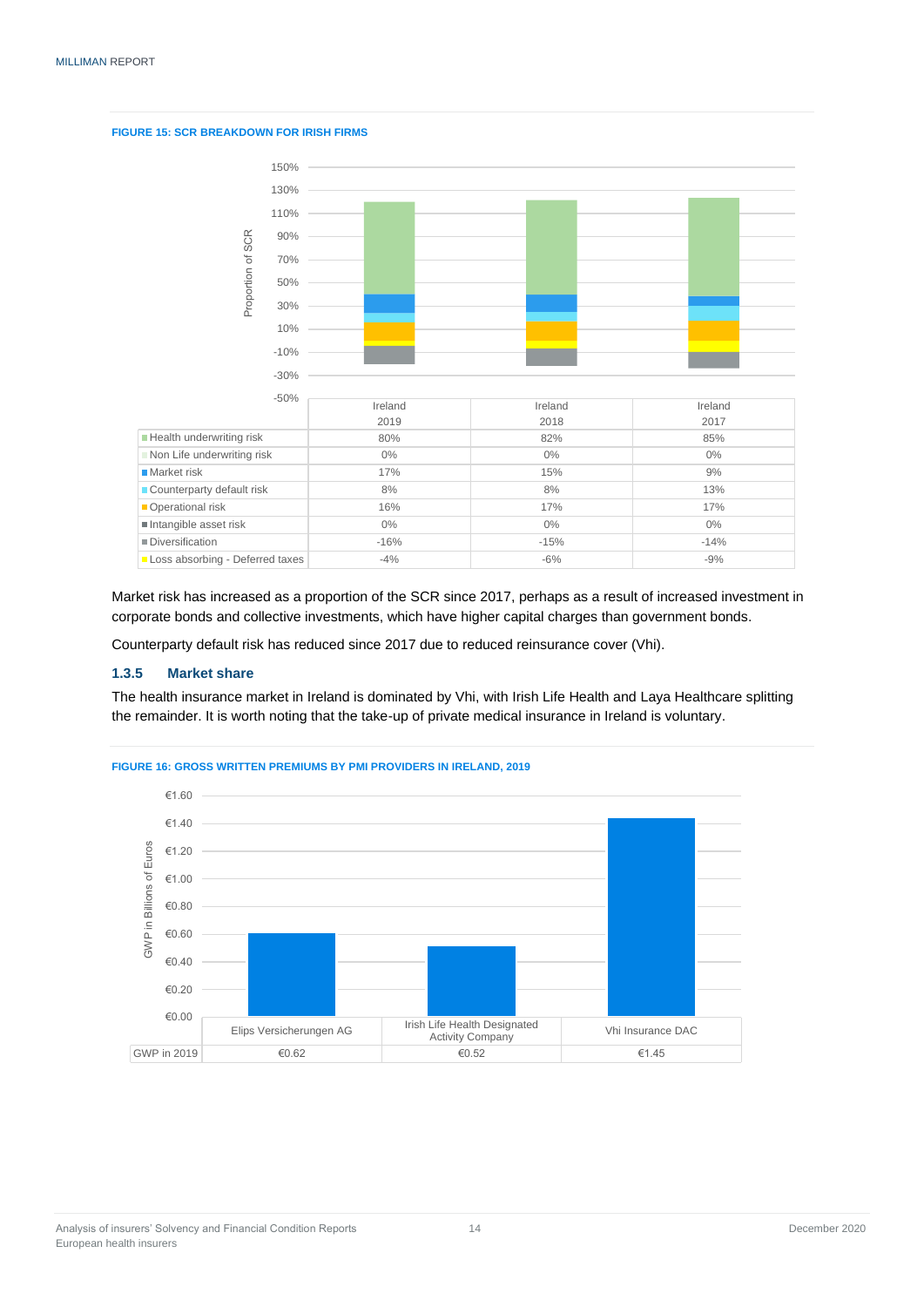#### **1.4 NETHERLANDS**

#### **1.4.1 Distribution of assets**

In comparison to all of the other countries, the Netherlands has the lowest proportion of assets attributed to investments. All of the top 10 companies, ranked by medical GWP, held a proportion of assets in investments of between 43% and 72%. Of these top 10 companies, ranked by medical GWP, eight held large proportions (greater than 28%) of assets in insurance receivables, as this is linked to the risk equalisation health insurance fund for basic health insurers. The remaining two corporations, CZ Groep and OWN DSW Zorgverzekeraar U.A, held material proportions of assets in trade receivables instead. None of the insurers we reviewed for this analysis used any form of reinsurance.





| Netherlands | Netherlands | <b>Netherlands</b> |
|-------------|-------------|--------------------|
| 2019        | 2018        | 2017               |
| 51%         | 52%         | 50%                |
| 18%         | 17%         | 17%                |
| 30%         | 30%         | 32%                |
| $0\%$       | $0\%$       | 1%                 |
| 1%          | 1%          | 1%                 |
| $0\%$       | $0\%$       | $0\%$              |
| $0\%$       | $0\%$       | $0\%$              |
|             |             |                    |

#### **1.4.2 Distribution of liabilities**

Technical provisions make up the largest liability on most of the insurers' balance sheets. As expected, health provisions is the dominant line of business in terms of technical provisions across the different companies. Most companies have the rest of their liabilities attributed to trade and insurance payables. The year-on-year change from 2017 to 2019 across all insurers has seen a rise in insurance payables, from 8% to 12%, mainly due to a decrease in other liabilities.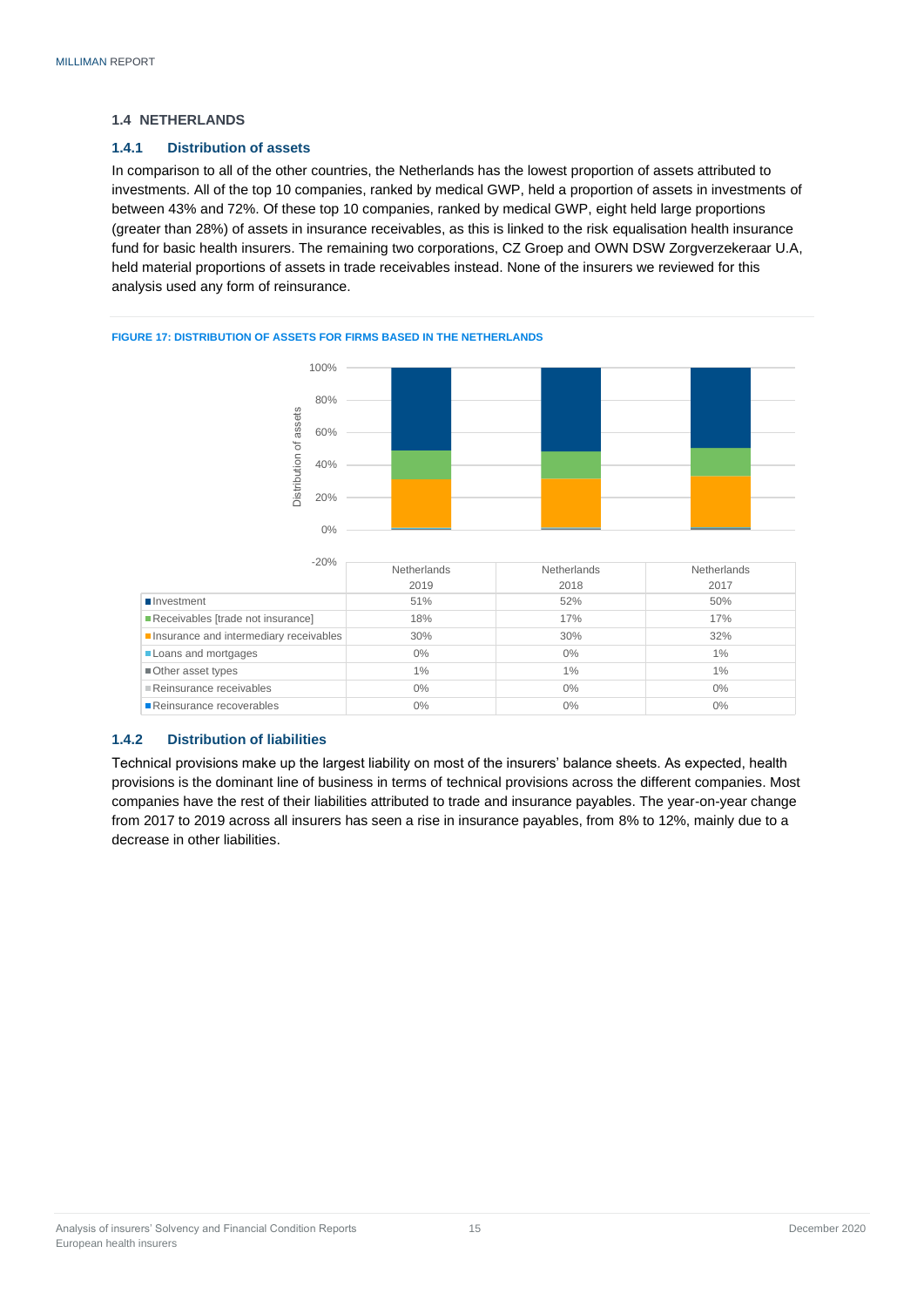



#### **1.4.3 Distribution of investments**

Around 69% of the total investments are attributed to bonds in 2019; this has increased from 57% and 49% in 2018 and 2017, respectively, due to increases in corporate bonds and other bonds. Insurers have also increased their exposures to equity, while reducing their exposures to cash and holdings in related undertakings. The exposure to holdings in related undertakings was primarily only for Achmea Zorgverzekeringen NV.



#### **FIGURE 19: DISTRIBUTION OF INVESTMENTS IN THE NETHERLANDS**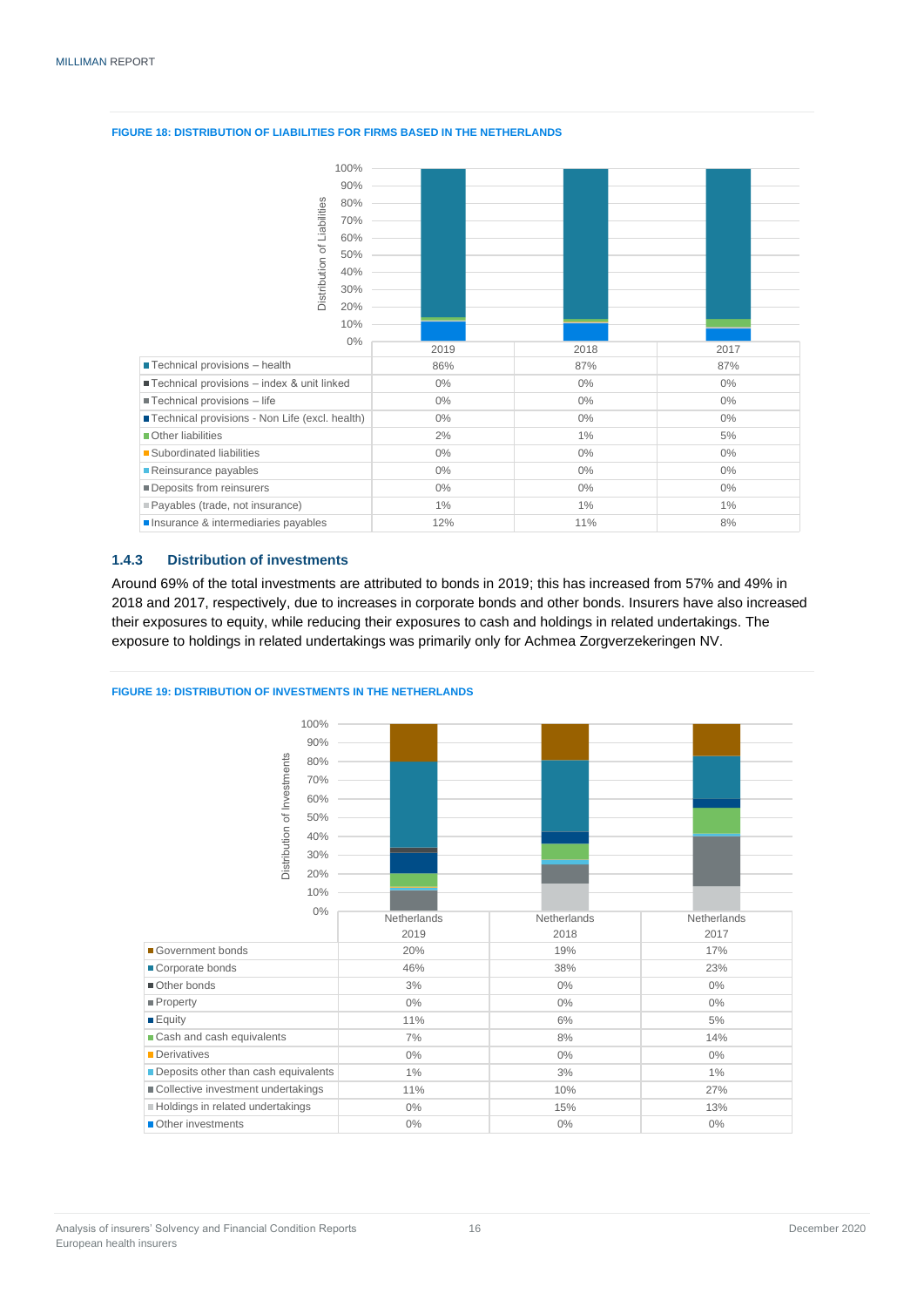#### **1.4.4 SCR breakdown**

The SCR for the majority of health insurers consists of the capital charge for health underwriting risk, with operational risk, market risk and counterparty default risk also making up large proportions of the SCR. In Figure 20, everything above the line represents a capital charge, such as health underwriting risk, market risk and operational risk. Everything below the line represents a reduction to the SCR, e.g., for diversification benefits or the loss-absorbing capacity of deferred taxes.

We observe that health underwriting risk and operational risk are usually the two highest proportions of the SCR.

All the insurers generally have low exposures to counterparty default risk, and for most companies, operational risk forms a significant proportion of total SCR. In the Netherlands, operational risk is capped at 20%, because operational risk is proportional to premium volume, including the risk equalisation contribution in addition to the commercial premium.

#### **FIGURE 20: SCR BREAKDOWN FOR FIRMS IN THE NETHERLANDS**



#### **1.4.5 Market share**

This year we have included 16 Dutch insurers in the analysis. Three entities were not included due to missing data in the Solvency II Wire Tool. Due to double leverage<sup>3</sup> being applied within Achmea and CZ Groep, we have included the consolidated group figures for these companies and not the underlying solo entities. Additionally, a merger has taken place between VGZ Zorgverzekeraar N.V. and VGZ Voor de Zorg N.V., resulting in the removal of VGZ Voor de Zorg N.V.

The top 10 of these insurers account for 97% of the total market. Achmea Zorgverzekeringen N.V., (consolidated) (30%), and CZ Groep (22%) held 52% of the market from the companies included in this analysis.

<sup>&</sup>lt;sup>3</sup> Insurance companies use double leverage when debt is issued by a parent company and the proceeds are then invested in subsidiaries as equity. Assessments of an insurer's capital adequacy are confounded by the occurrence of double leverage because it obscures actual risk exposure. Financial authorities have frequently raised concerns about the issue of double leverage because of this type of intra-firm financing.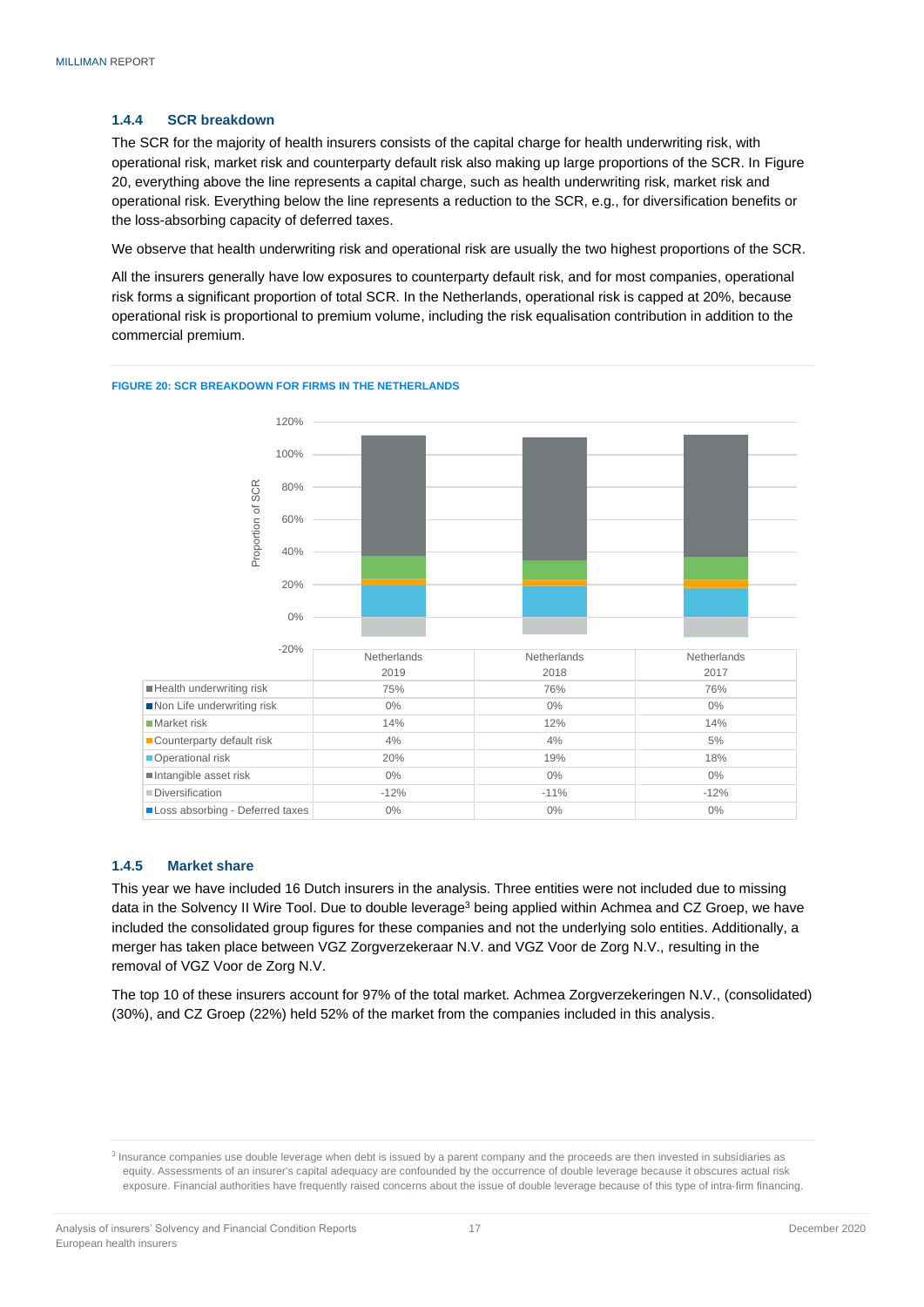The parent organisation for Achmea Zorgverzekeringen N.V., (Consolidated) includes the following associates or subsidiaries:

- Achmea Zorgverzekeringen N.V. (solo)
- FBTO Zorgverzekeringen N.V.
- De Friesland Zorgverzekeraar N.V.
- Interpolis Zorgverzekeringen N.V.
- Zilveren Kruis Zorgverzekeringen N.V

The parent organisation for CZ Groep includes the following associates/subsidiaries:

- Centrale Ziektekostenverzekering NZV N.V. (formerly Delta Lloyd Zorgverzekering N.V.)
- OHRA Ziektekostenverzekeringen N.V.
- CZ Zorgverzekeringen NV (No longer offering health insurance as of 2020)
- OWM CZ Groep Aanvullende verzekering Zorgverzekeraar U.A.
- OWM CZ Groep Zorgverzekeraar U.A.

#### **FIGURE 21: GROSS WRITTEN PREMIUMS BY PMI PROVIDERS IN THE NETHERLANDS, 2019**



#### **1.5 SPAIN**

#### **1.5.1 Distribution of assets**

Investments form the majority of total assets for most of the health insurers that we included in our analysis for Spain. Most of the insurers tend to choose other asset types as the second-best alternative to distribute their assets. Igualatorio Médico Quirúrgico y de Especialidades de Navarra, S.A. is an outlier, as it has 14% of its assets in reinsurance receivables and 14% in loans and mortgages. All of the other insurers we included in our review have less than 1% attributed to each of these categories.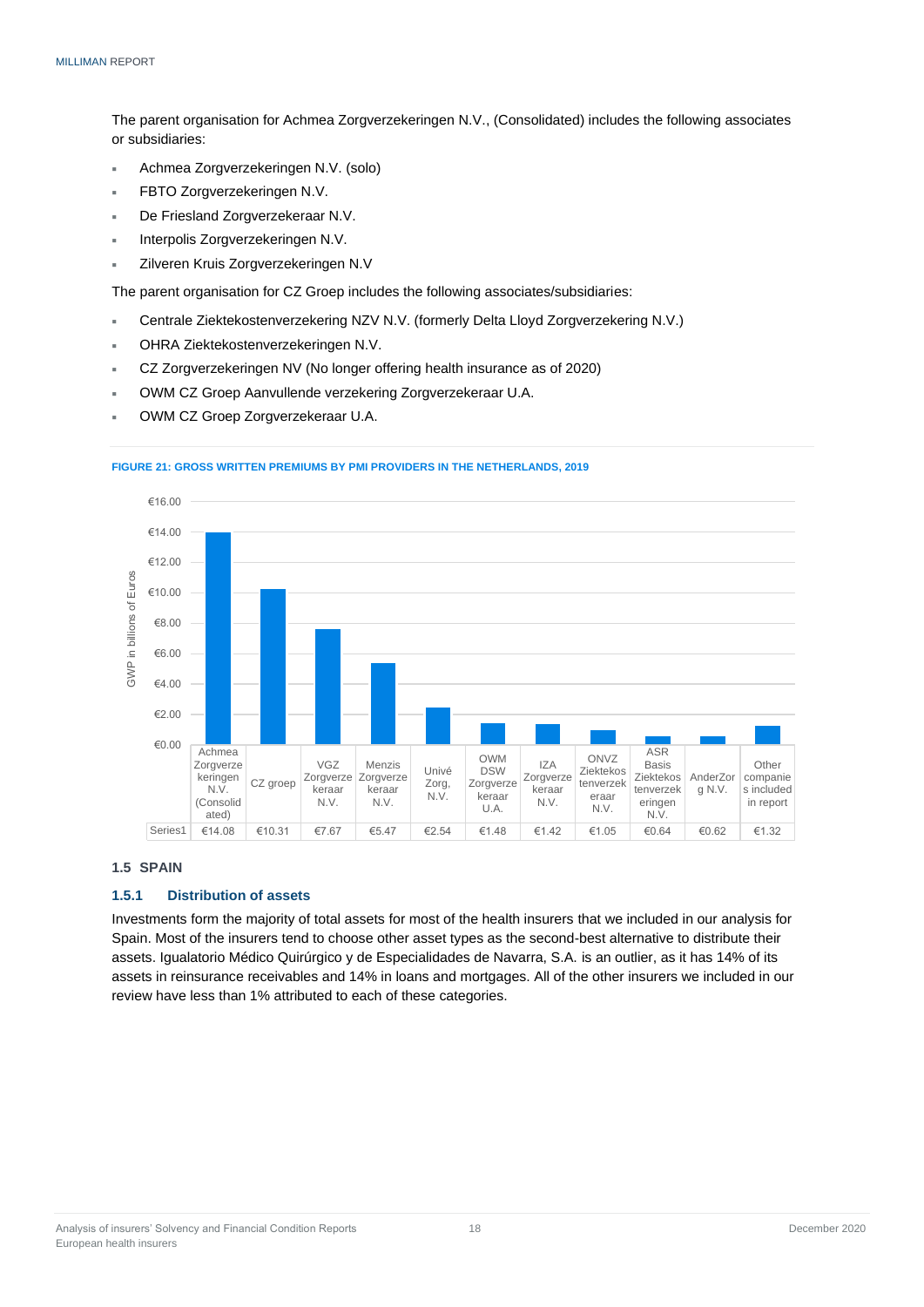#### **FIGURE 22: DISTRIBUTION OF ASSETS FOR FIRMS BASED IN SPAIN**



#### **1.5.2 Distribution of liabilities**

We observe that there are large technical provisions present in life business in the following Spanish insurers:

- Aegon España S.A.U. de Seguros y Reaseguros
- Agrupació AMCI Seguros y Reaseguros, S.A.
- Hermandad Nacional de Arquitectos Superiores y Químicos, Mutualidad de Previsión Social



#### **FIGURE 23: DISTRIBUTION OF LIABILITIES FOR FIRMS BASED IN SPAIN**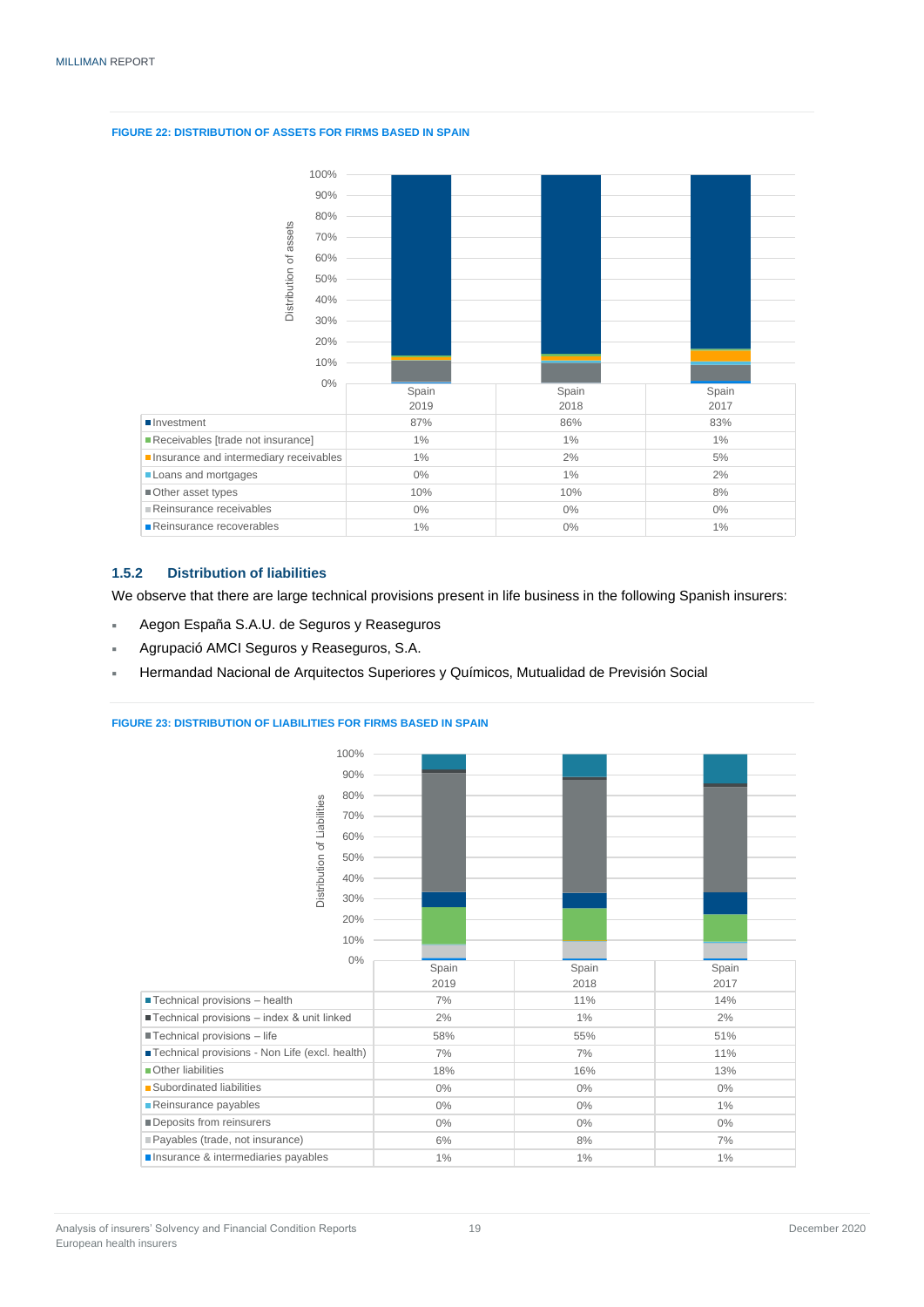#### **1.5.3 Distribution of investments**

Around 54% of the total investments are attributed to bonds in 2019. This is down from 60% in 2018. Insurers have reduced their exposure to cash and deposits other than cash equivalents. There has been a material increase in collective investment undertakings in 2019.



#### **FIGURE 24: DISTRIBUTION OF INVESTMENTS IN SPAIN**

#### **1.5.4 SCR breakdown**

The SCR for the majority of health insurers consists of the capital charge for health underwriting risk, with market risk, operational risk and counterparty default risk also making up large proportions of the SCR. In Figure 25, everything above the line represents a capital charge, such as health underwriting risk, market risk and operational risk. Everything below the line represents a reduction to the SCR, e.g., for diversification benefits or the loss-absorbing capacity of deferred taxes.

We observe that health underwriting risk and market risk are usually the two highest proportions of the SCR. Insurers with large technical provisions present in life business also tend to have high exposure to market risks. This is due to the nature of the assets they tend to invest in.

The non-life underwriting risk is close to 0% for all of the companies (except SegureCaxia Adesias, S.A. de Seguros y Reaseguros) because the health insurers have little exposure to general insurance business.

Counterparty default risk is associated with multiple types of contracts such as reinsurance arrangements, securitisations and derivatives, receivables from intermediaries, policyholder debtors, cash at bank, deposits with ceding institutions, capital, initial funds and letters of credit. Spanish insurers have a low exposure to counterparty default risk, with only Agrupació AMCI Seguros y Reaseguros, S.A. and SegurCaixa Adeslas, S.A. de Seguros y Reaseguros having more than 10% attributed to this type of risk.

Most insurers have some exposure to operational risk, and three of the eight insurers have a proportion that is greater than 24%.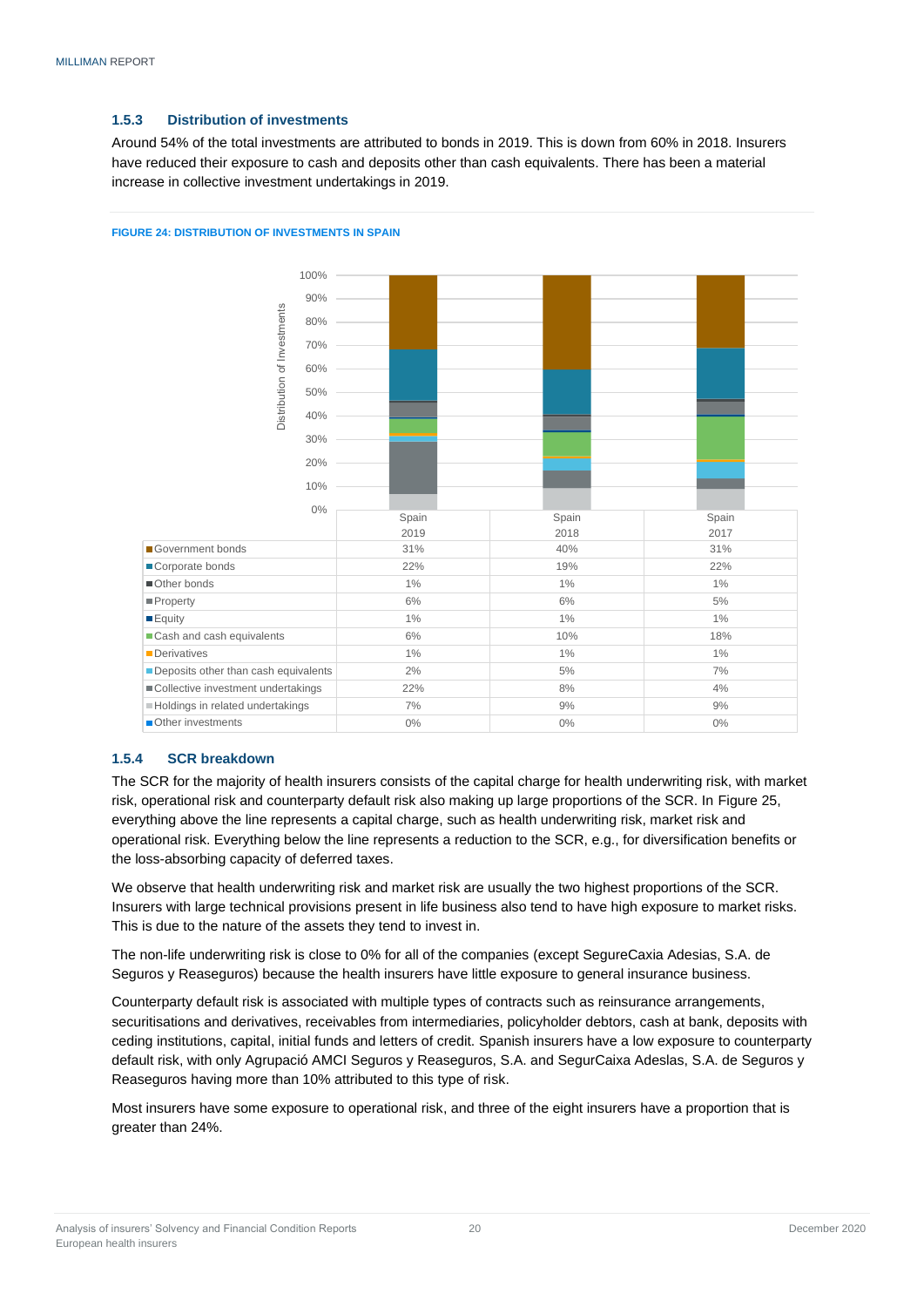#### **FIGURE 25: SCR BREAKDOWN FOR FIRMS IN SPAIN**



| .                               | Spain  | Spain  | Spain  |
|---------------------------------|--------|--------|--------|
|                                 | 2019   | 2018   | 2017   |
| ■ Health underwriting risk      | 67%    | 70%    | 78%    |
| Non Life underwriting risk      | 21%    | 18%    | 16%    |
| Market risk                     | 56%    | 58%    | 50%    |
| Counterparty default risk       | 9%     | 11%    | 21%    |
| Operational risk                | 20%    | 21%    | 20%    |
| Intangible asset risk           | $0\%$  | $0\%$  | $0\%$  |
| Diversification                 | $-52%$ | $-52%$ | $-53%$ |
| Loss absorbing - Deferred taxes | $-23%$ | $-27%$ | $-32%$ |

#### **1.5.5 Market share**

We have included three of the five largest health insurers in the country, as these insurers account for over 70% of the total market share of premiums. They are listed below in the top five insurers, which account for over 90% of the total medical GWP assessed in this report.

- SegurCaixa Adeslas, S.A. de Seguros y Reaseguros (included)
- Sanitas Sociedad Anónima de Seguros (included)
- Asisa
- DVK Seguros y Reaseguros S.A.E. (included)
- Mapfre Espana

#### **FIGURE 26: GROSS WRITTEN PREMIUMS BY PMI PROVIDERS IN SPAIN, 2019**

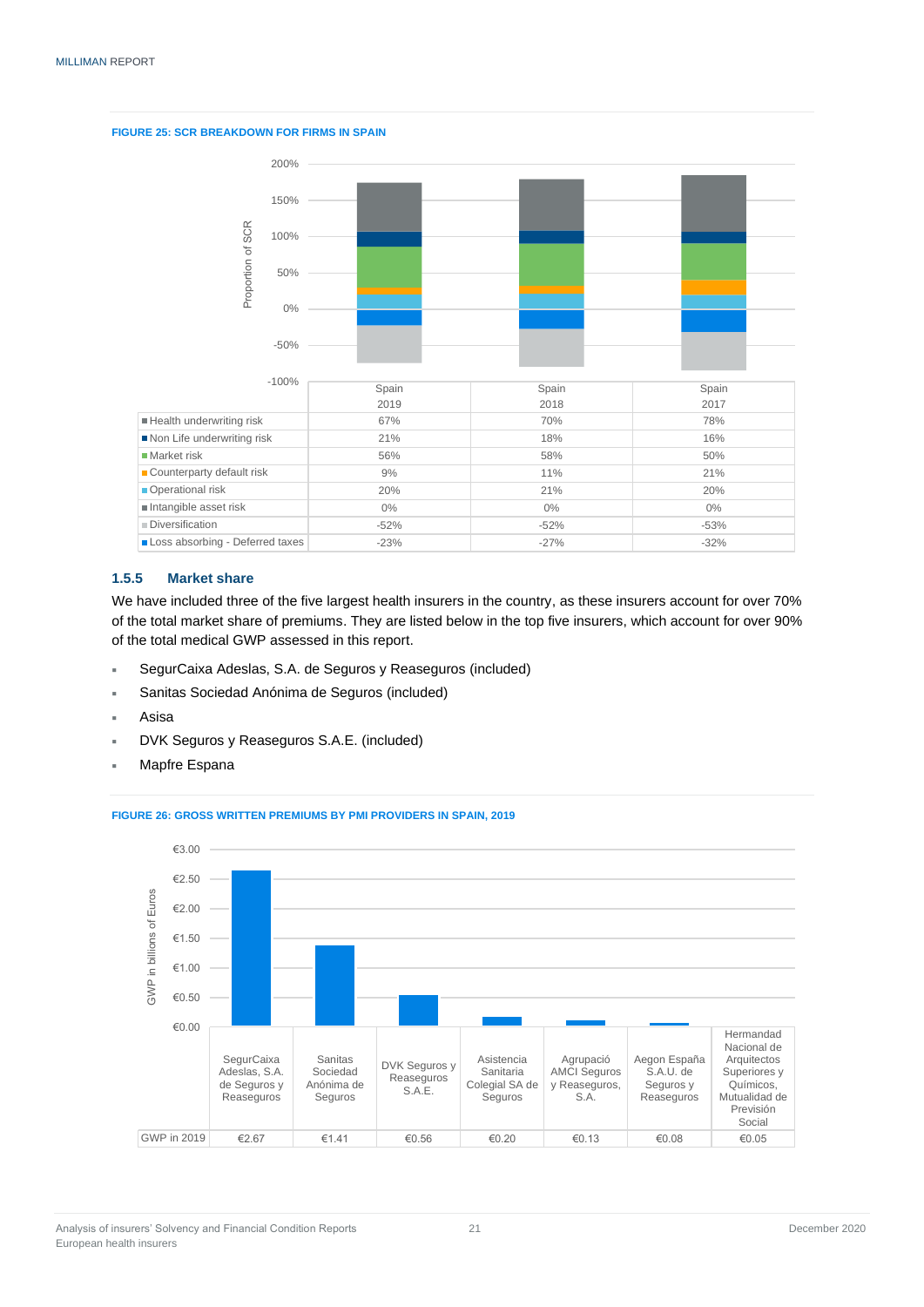#### **1.6 UNITED KINGDOM**

#### **1.6.1 Distribution of assets**

Investments form the majority of total assets across the United Kingdom. All of the companies analysed in this region have greater than 75% of total assets in investments. Each company uses different strategies to distribute their remaining assets, with companies such as Bupa and AXA distributing a significant proportion of their assets in loans and mortgages, whereas CS Healthcare, Vitality Health and WPA have chosen to allocate more of their assets in other asset types.

#### **FIGURE 27: DISTRIBUTION OF ASSETS FOR FIRMS BASED IN THE UNITED KINGDOM**



| $-20%$                                 | United Kingdom<br>2019 | United Kingdom<br>2018 | United Kingdom<br>2017 |
|----------------------------------------|------------------------|------------------------|------------------------|
| <b>■</b> Investment                    | 82%                    | 82%                    | 72%                    |
| Receivables [trade not insurance]      | 2%                     | 1%                     | 3%                     |
| Insurance and intermediary receivables | 5%                     | 7%                     | 11%                    |
| Loans and mortgages                    | 8%                     | 8%                     | 10%                    |
| Other asset types                      | 4%                     | 3%                     | 3%                     |
| Reinsurance receivables                | $0\%$                  | $0\%$                  | 1%                     |
| Reinsurance recoverables               | $0\%$                  | $0\%$                  | $0\%$                  |

#### **1.6.2 Distribution of liabilities**

Technical provisions make up the largest liability on four of the five health insurers' balance sheets, and their relative proportions vary considerably among the five companies considered. As expected, health is the dominant line of business in terms of technical provisions across the different companies. All companies, aside from Bupa, have a high proportion of liabilities in trade payables, with Vitality having the highest proportion at 47%. Vitality also has the lowest proportion of technical health provisions among the companies assessed.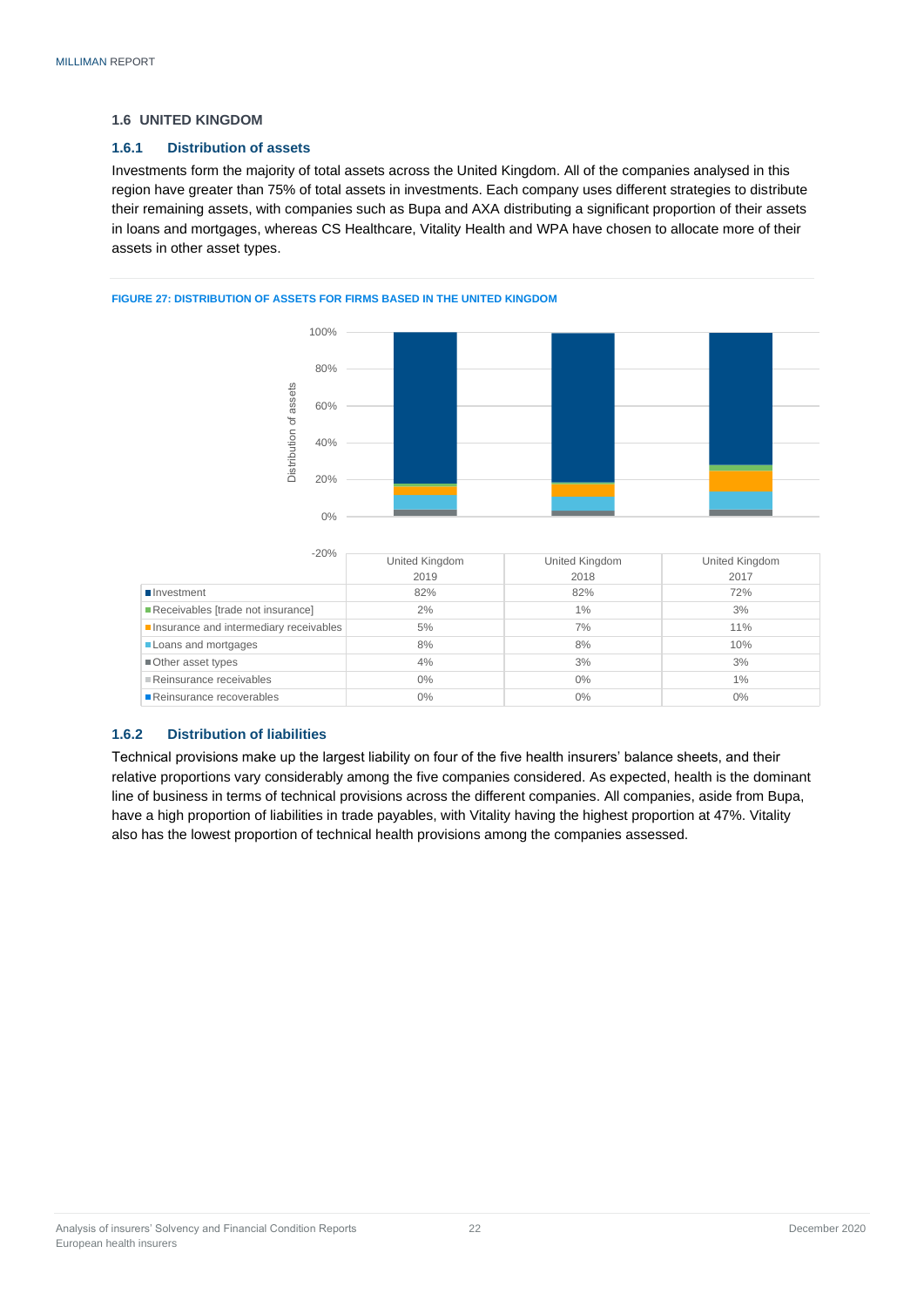



#### **1.6.3 Distribution of investments**

Around 52% of the total investments are attributed to bonds in 2019. This is down from 59% in 2018. All other investments have remained relatively stable from 2018 to 2019 with the exception of deposits other than cash equivalents, which saw a 3% increase.



#### **FIGURE 29: DISTRIBUTION OF INVESTMENTS IN THE UNITED KINGDOM**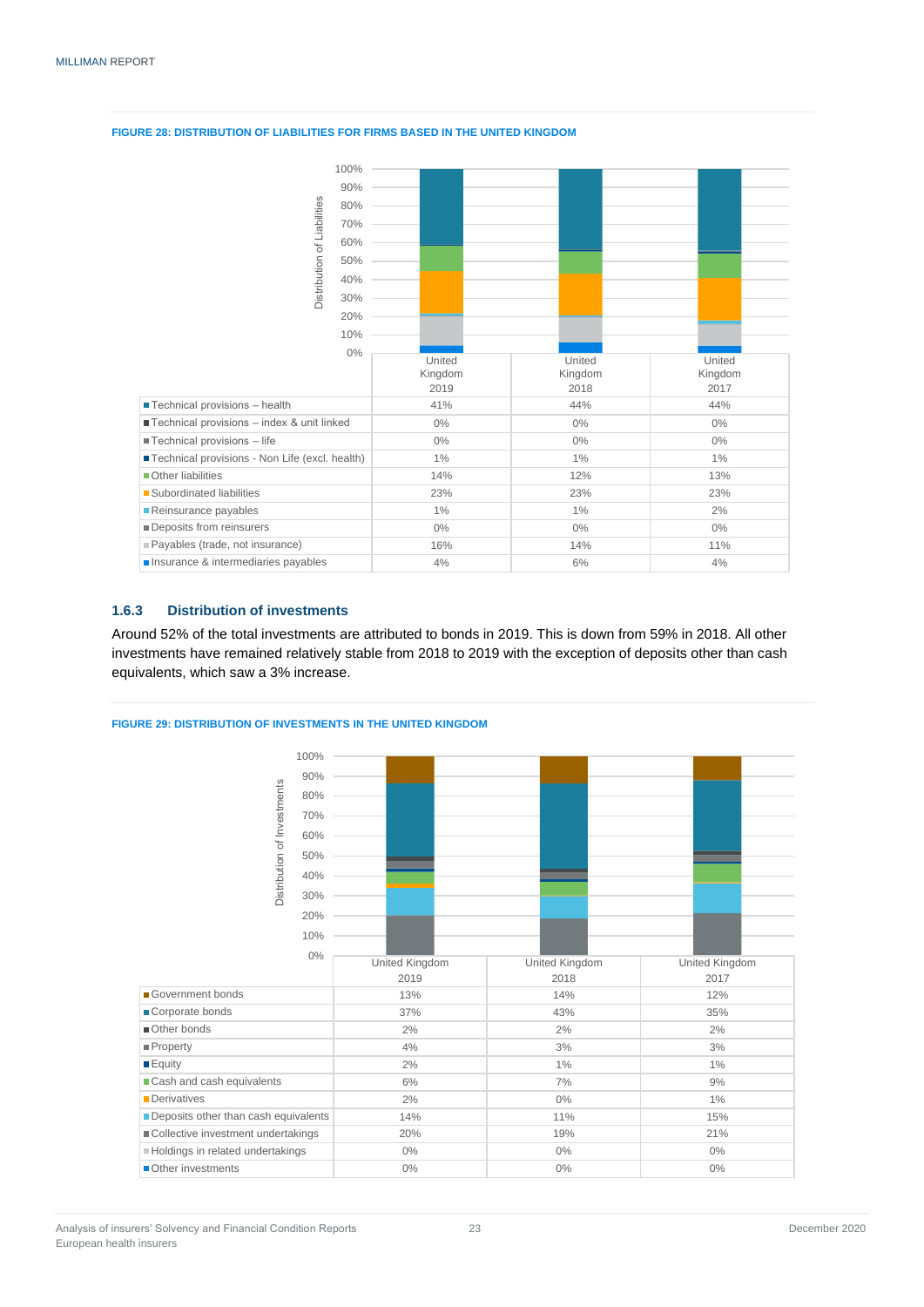#### **1.6.4 SCR breakdown**

The SCR for the majority of health insurers is driven by the capital charge for health underwriting risk, with market risk, operational risk and counterparty default risk also making up large proportions of the SCR. In Figure 30, everything above the line represents a capital charge, such as health underwriting risk, market risk and operational risk. Everything below the line represents a reduction to the SCR, e.g., for diversification benefits or the loss-absorbing capacity of deferred taxes.

We observe that health underwriting risk and market risk are usually the two highest proportions of the SCR. The UK insurers have a noticeably lower proportion of market risk than some German and French insurers, which is expected because health insurers in the UK typically sell only short-term contracts.

Counterparty default risk is associated with multiple types of contracts such as reinsurance arrangements, securitisations and derivatives, receivables from intermediaries, policyholder debtors, cash at bank, deposits with ceding institutions, capital, initial funds and letters of credit. All the insurers have a low exposure to counterparty default risk.

For most companies, operational risk forms a significant proportion of total SCR. In the case of the UK, Bupa has a relatively high operational risk component of 26% of total SCR in 2019.



#### **FIGURE 30: SCR BREAKDOWN FOR FIRMS IN THE UNITED KINGDOM**

| 1.6.5 | <b>Market share</b> |  |
|-------|---------------------|--|

In the United Kingdom, the PMI market is dominated by four major providers. They are Bupa, AXA, Aviva and Vitality Health. We have excluded Aviva from this analysis because the business is not split into a separate entity for health products and the medical GWP reported in Solvency II only makes up a small proportion of their total earnings.

■Counterparty default risk 6% 6% 6% 6% 13% Operational risk 18% 19% 19% Intangible asset risk 0% 0% 0%  $\blacksquare$  Diversification  $-23\%$  -23%  $-26\%$ Loss absorbing - Deferred taxes  $-7\%$  -7% -12% -9% -12% -12%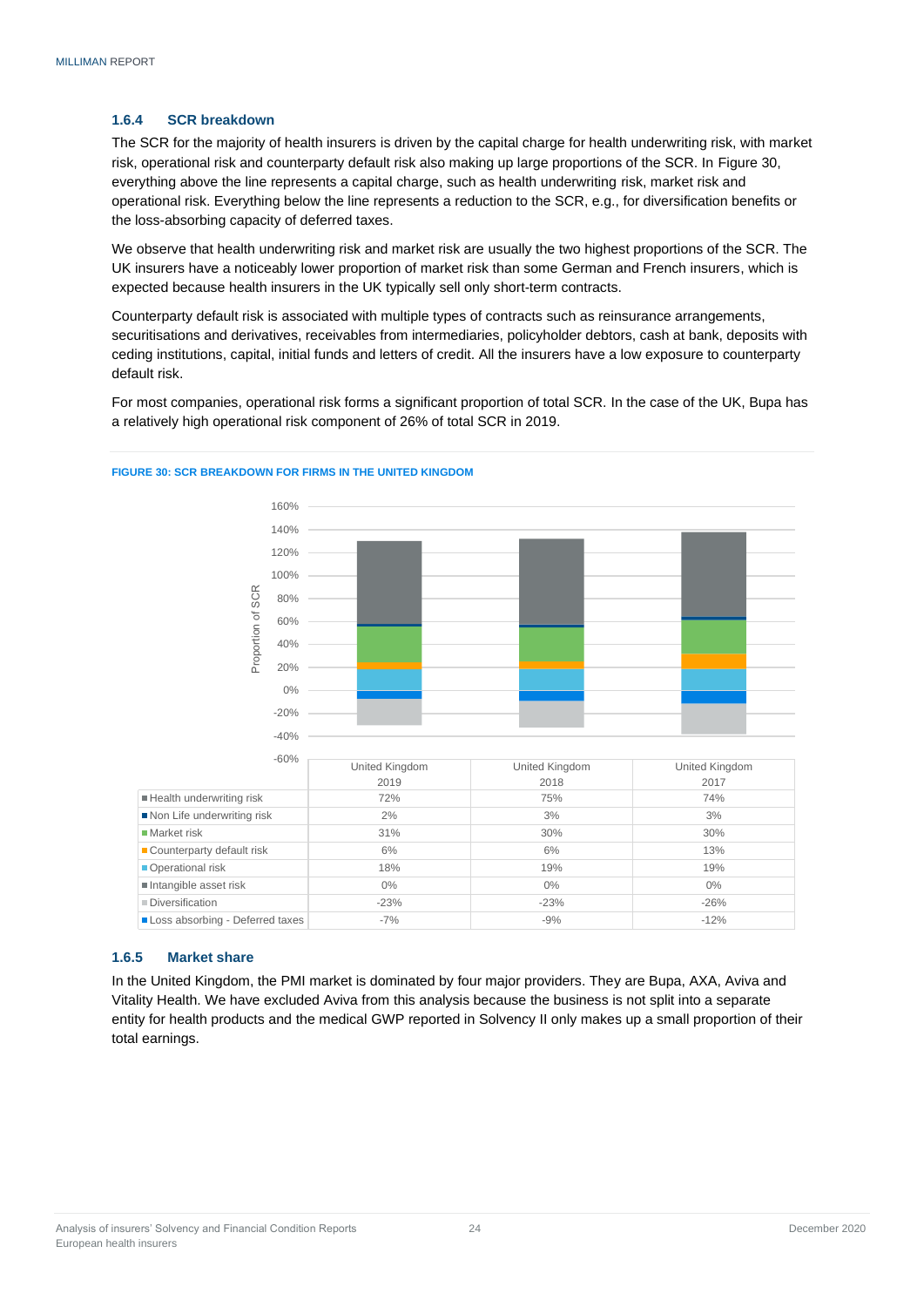

#### **FIGURE 31: GROSS WRITTEN PREMIUMS BY PMI PROVIDERS IN THE UNITED KINGDOM, 2019**

#### **1.7 INTERNATIONAL PRIVATE MEDICAL INSURANCE**

#### **1.7.1 Distribution of assets**

Investments form the majority of total assets across the IPMI companies, but the proportion of assets held in investments is notably lower than the domestic health insurers in Germany, the UK and Spain, and higher (on average) than in the Netherlands. All three of the companies analysed (Allianz, Cigna and Globality) have close to 65% of total assets in investments. Each company uses different strategies to distribute their remaining assets, with Allianz allocating a large proportion of assets in loans and mortgages, Cigna allocating more of its proportion of assets to insurance receivables and reinsurance recoverables, and Globality allocating more of its proportion of assets to insurance receivables and other asset types.



#### **FIGURE 32: DISTRIBUTION OF ASSETS FOR IPMI FIRMS**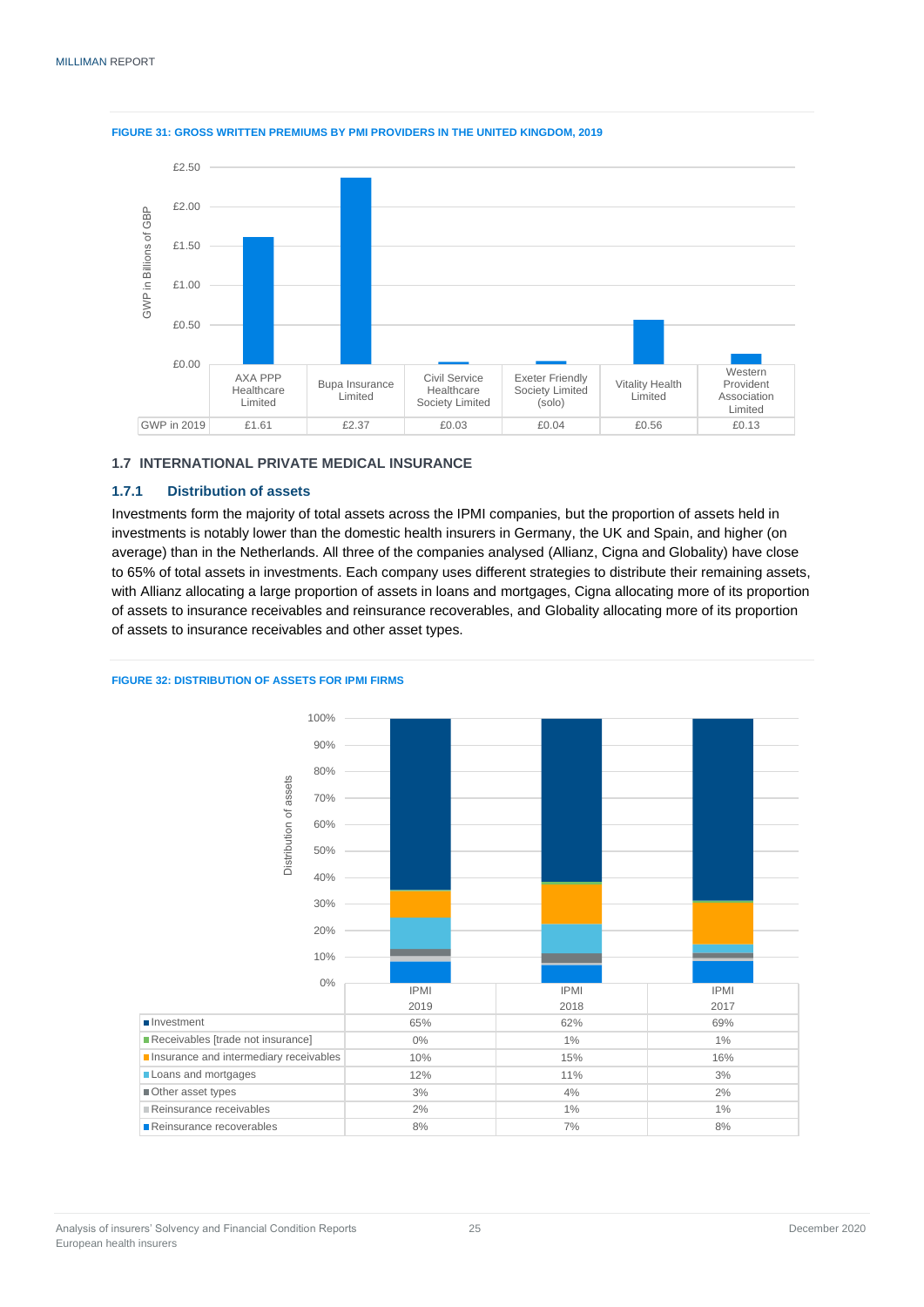#### **1.7.2 Distribution of liabilities**

Technical provisions make up the largest liability on all three of the insurers' balance sheets, but their relative proportions vary considerably. Allianz has almost all of its liabilities attributed to health technical provisions, whereas Cigna has a more even split across health provisions, deposits from reinsurers and payables (both insurance and trade). Globality also has a high proportion (32%) of liabilities in payables (trade and insurance).



#### **FIGURE 33: DISTRIBUTION OF LIABILITIES FOR IPMI FIRMS**

#### **1.7.3 Distribution of investments**

Overall, IPMI insurers tend to invest the majority of their assets in bonds. These companies tend to have the highest proportion of investments in bonds, compared with any of the domestic health insurers in countries we reviewed for this report. In 2019, IPMI firms reallocated 7% of their total investments in collective investment undertakings to corporate bonds.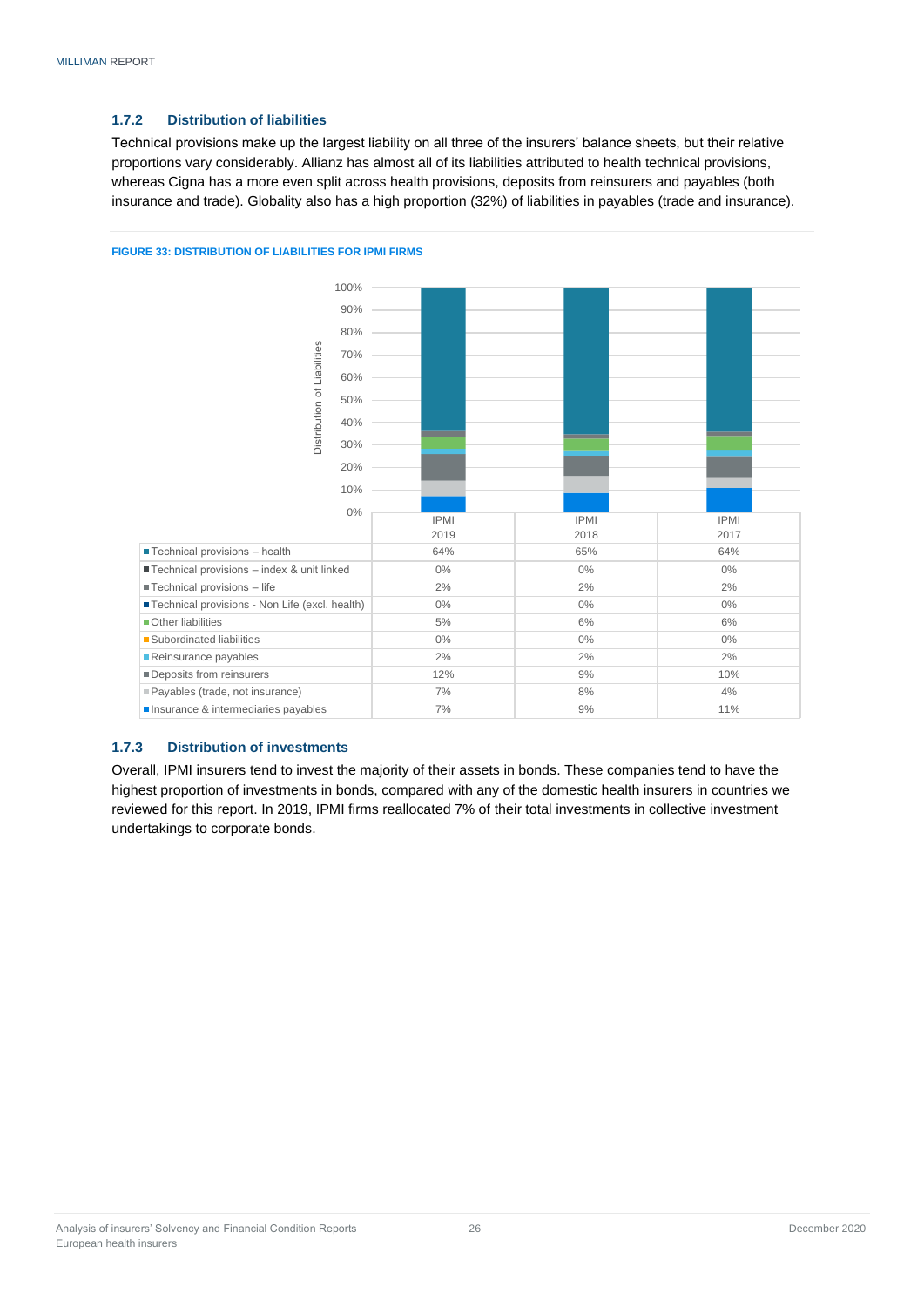#### **FIGURE 34: DISTRIBUTION OF INVESTMENTS FOR IPMI FIRMS**



#### **1.7.4 SCR breakdown**

There was not enough information provided by Cigna to show its SCR breakdown.

The SCR for the majority of health insurers is driven by the capital charge for health underwriting risk, with market risk, operational risk and counterparty default risk also making up large proportions of the SCR. In Figure 35, which focuses on Allianz and Globality, everything above the line represents a capital charge, such as health underwriting risk, market risk and operational risk. Everything below the line represents a reduction to the SCR, e.g., for diversification benefits or the loss-absorbing capacity of deferred taxes.

We observe that health underwriting risk and market risk are usually the two highest proportions of the SCR.

Counterparty default risk is associated with multiple types of contracts such as reinsurance arrangements, securitisations and derivatives, receivables from intermediaries, policyholder debtors, cash at bank, deposits with ceding institutions, capital, initial funds and letters of credit. Both insurers have 13% of their SCRs in counterparty default risk.

For both companies, operational risk forms a small proportion of total SCR.

Overall, the split of the SCR is almost identical between the two companies included in the analysis.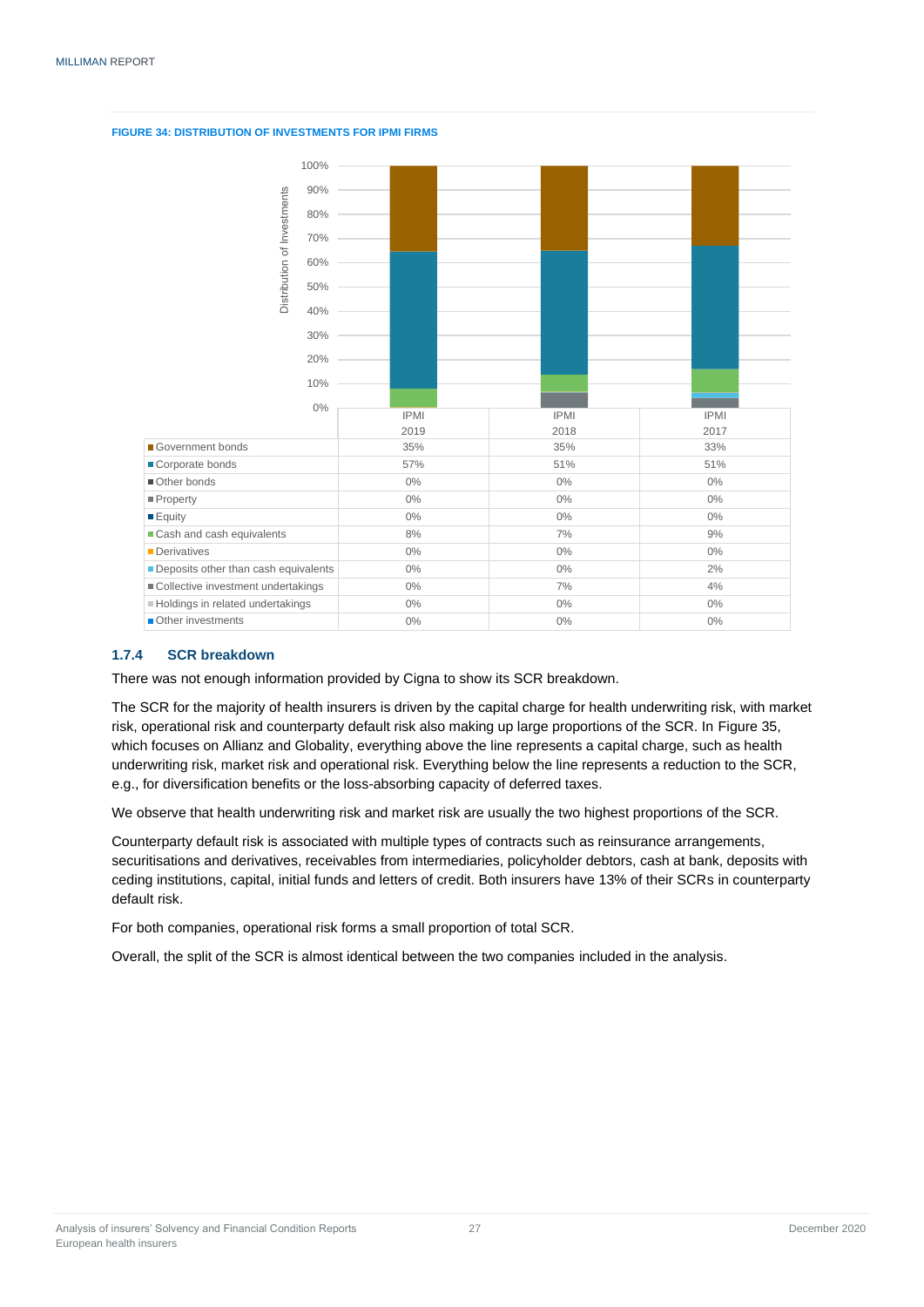**FIGURE 35: SCR BREAKDOWN FOR IPMI FIRMS**



|                                 | <b>IPMI</b> | <b>IPMI</b> | <b>IPMI</b> |
|---------------------------------|-------------|-------------|-------------|
|                                 | 2019        | 2018        | 2017        |
| ■ Health underwriting risk      | 69%         | 68%         | 37%         |
| Non Life underwriting risk      | $0\%$       | $0\%$       | $0\%$       |
| $M$ arket risk                  | 28%         | 26%         | 30%         |
| Counterparty default risk       | 13%         | 18%         | 17%         |
| Operational risk                | 16%         | 13%         | 38%         |
| Intangible asset risk           | $0\%$       | $0\%$       | $0\%$       |
| Diversification                 | $-25%$      | $-25%$      | $-22%$      |
| Loss absorbing - Deferred taxes | $-1%$       | $0\%$       | $0\%$       |

#### **1.7.5 Market share**

The IPMI market is dominated by five major providers: Aetna, Allianz, Cigna, Globality and OOM Global Care. We have excluded Aetna and OOM Global Care from the analysis due to a lack of information populated for 2019 in the Solvency II Wire Tool.

<span id="page-29-0"></span>

#### **FIGURE 36: GROSS WRITTEN PREMIUMS BY IPMI PROVIDERS, 2019**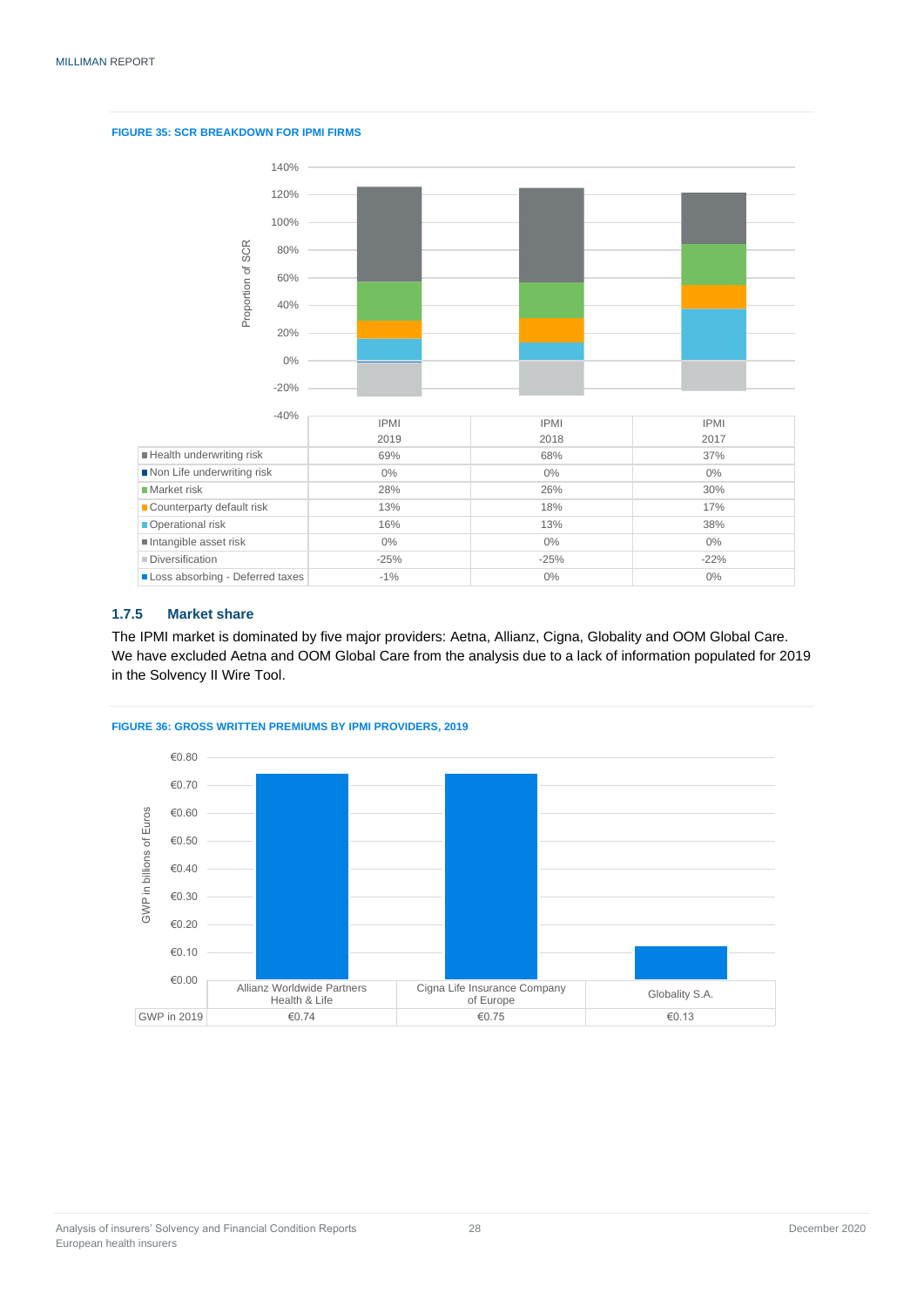### Summary observations

The largest distribution of assets across all countries is investments. However, the proportion of assets in investments varies significantly across each country. We found the lowest proportion of investments among domestic health insurers in the Netherlands, with around 50% of assets held as investments. The highest proportion was found among domestic health insurers in Germany, with an average of 95% of assets held in investments in 2019.

Within investments, the majority of assets in Europe are held as some form of a bond (e.g., government, corporate). French insurers had the lowest proportion of investments in bonds, at 36%, whilst also having the largest proportion of assets in collective investment undertakings (39% in 2019). Insurers in all other countries had varying proportions of investments in bonds, ranging from 52% to 79%. The only exceptions were the three IPMI companies (Allianz, Cigna, Globality), which attributed almost all of their investments to bonds (92%).

Not surprisingly, the largest distribution of liabilities for the health insurers in Europe is the technical provisions of health. All countries, apart from Spain, have proportions of liabilities in technical provisions of health, which are greater than 41%. Spain has around 58% of its liabilities attributed to technical provisions – life. The large proportion of nonmedical GWP for Spain is due to the inclusion of SegurCaixa Adeslas, S.A. de Seguros y Reaseguros, which has a significant proportion of GWP in nonmedical lines of business.

Within the SCR, health underwriting risks and market risks appear to be the largest risk exposures of health insurers, based on the split of the SCR components, except in the Netherlands where operational risk is around 20% of the SCR. However, there are some differences in the risk exposure across the various countries, generally depending on the nuances of the healthcare systems in which the insurers operate. Operational risks and counterparty default risks are also significant risk exposures for the health insurers. Diversification benefits are significant for all the health insurers we reviewed.

<span id="page-30-0"></span>Overall, the European health insurers included in the sample were in very strong positions at year-end 2019, with an average SCR coverage ratio of 251%. Of the companies included in our analysis, 63% of the insurers had an SCR coverage ratio of more than 150% in 2019, down from 85% in 2017.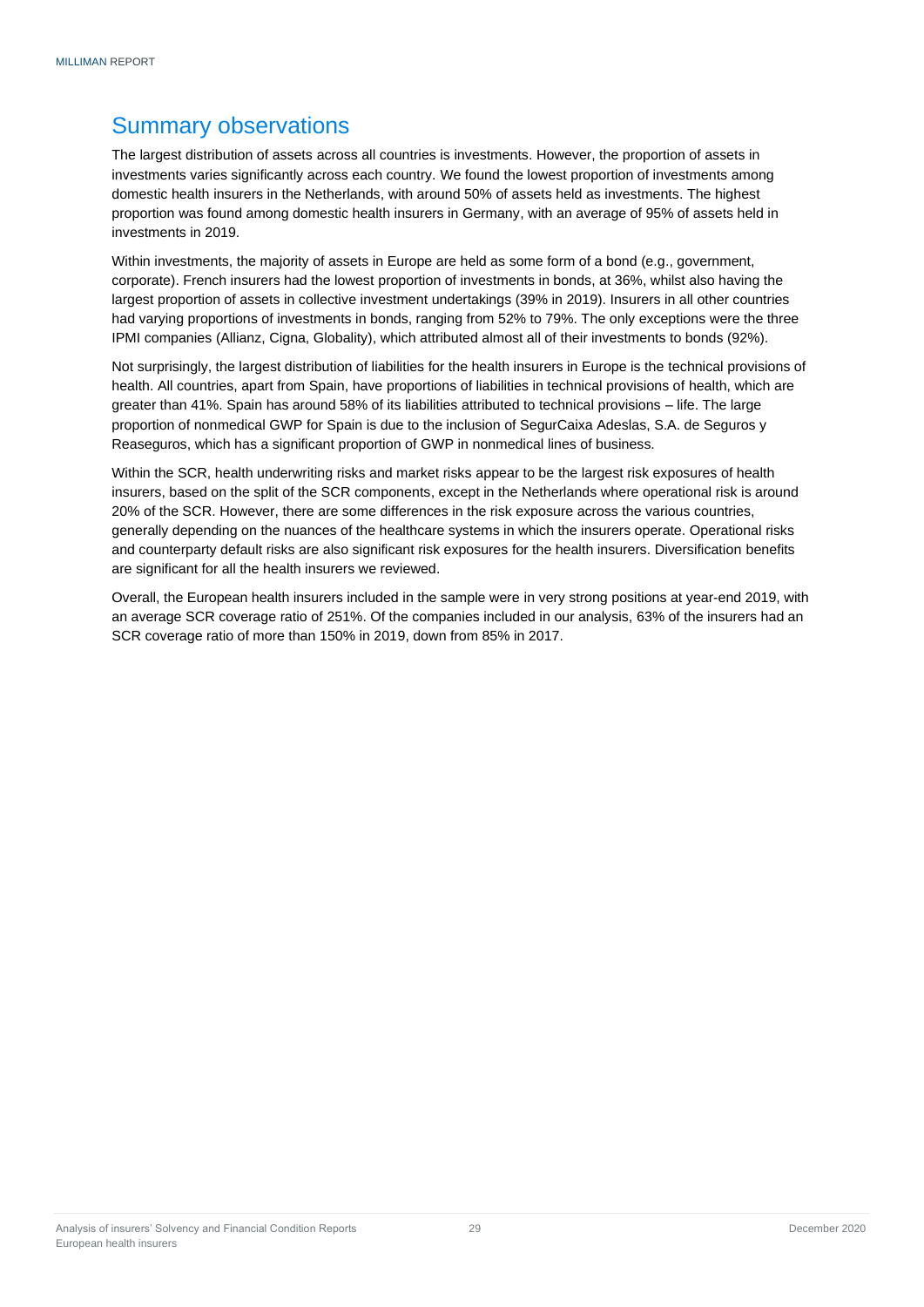### Appendix A: Health systems by country

#### **DESCRIPTIONS OF HEALTH SYSTEM INDICATORS IN FIGURE 37 BELOW**

#### **Healthcare funding systems**

- **Tax-based/NHI**: Tax-based/National Health Insurance
- **PMI:** Private Medical Insurance
- **SHI: Social Health Insurance**
- **OOP**: Out-of-Pocket Expenditure

#### **Pricing and rating methods for PMI**

- **Risk-rated**: Insurers able to differentiate premiums based on policyholders' risk profiles
- **Community-rated**: Insurers obliged to charge single premium rate to all policyholders; no differentiation by risk profile
- **Risk equalisation**: Insurers with higher/lower-risk members receive or contribute funds to equalise risk amongst insurers
- **Open enrolment:** Insurer is obliged to accept every member who wishes to enrol as a policyholder

#### **Purpose of PMI**

- **Duplicative**: Services available in PMI system are also in public sector
- **Supplementary**: PMI covers gaps in payment or access to services from public sector
- **Complementary**: PMI covers gaps in services from public sector
- **Substitutive**: PMI used when policyholders opt out of SHI or other schemes
- **Primary source:** PMI is the primary source of funding for healthcare service provision

#### **Description of benefits**

This gives an indication of the richness of benefits provided in PMI. We considered whether primary care, emergency, maternity, chronic condition, outpatient, inpatient elective, prescription, dental, optical and long-term care (LTC) services are provided in each system.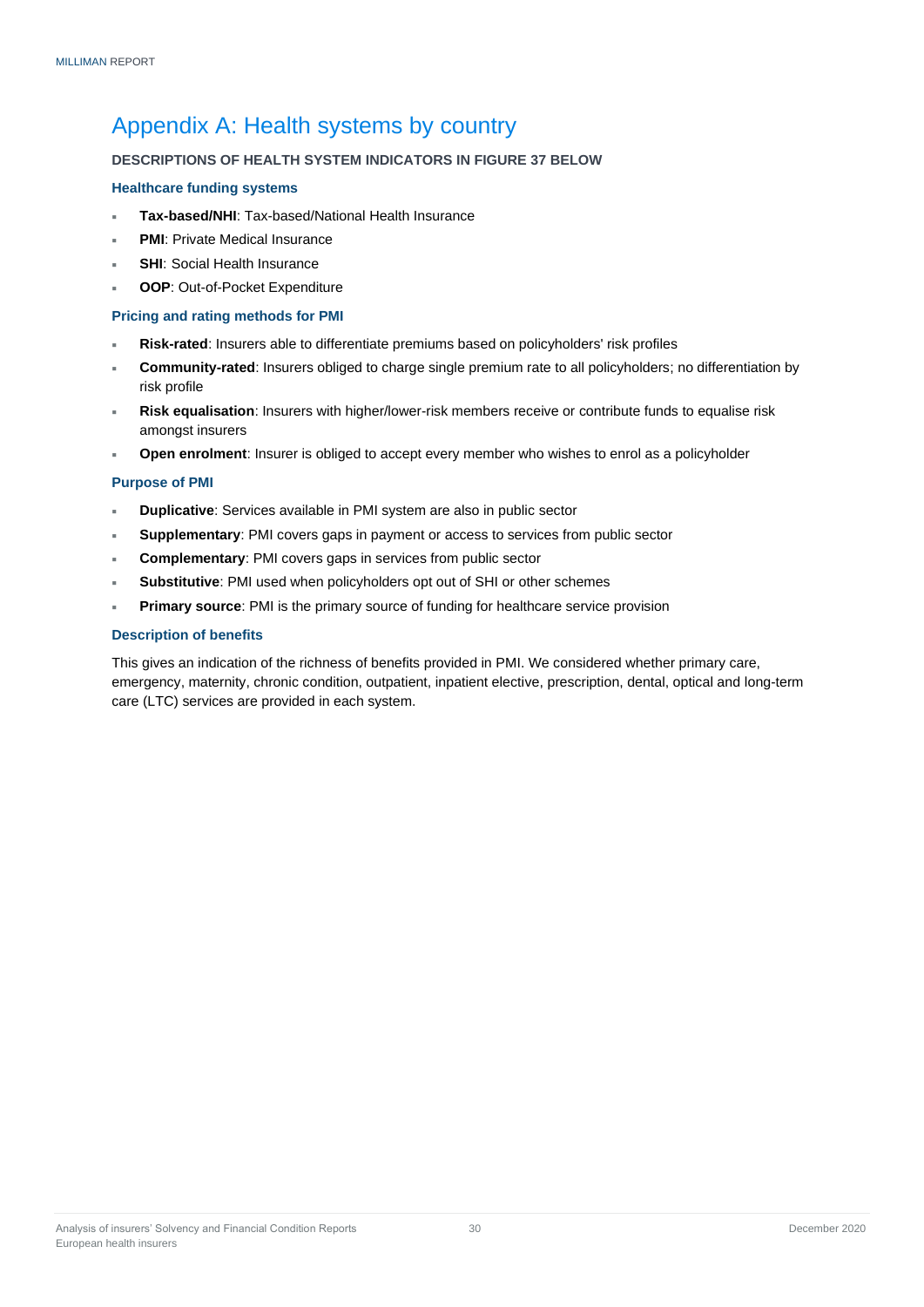|                                                                    | <b>FIGURE 37: HEALTH SYSTEMS BY COUNTRY</b>                                                                             |                                                                                                                                                                                  |                                                                                                                                                                                        |                                                                                                                                                                                                      |
|--------------------------------------------------------------------|-------------------------------------------------------------------------------------------------------------------------|----------------------------------------------------------------------------------------------------------------------------------------------------------------------------------|----------------------------------------------------------------------------------------------------------------------------------------------------------------------------------------|------------------------------------------------------------------------------------------------------------------------------------------------------------------------------------------------------|
| <b>COUNTRY</b>                                                     | <b>HEALTHCARE</b><br><b>FUNDING</b><br><b>MECHANISMS</b>                                                                | <b>PRICING AND RATING</b><br><b>METHODS FOR PMI</b>                                                                                                                              | PMI POLICY TYPE AND<br><b>PURPOSE OF PMI</b>                                                                                                                                           | <b>TYPICAL BENEFIT</b><br><b>COVERAGE IN PMI</b>                                                                                                                                                     |
| <b>France</b>                                                      | Primary funding system<br>is SHI. Other dominant<br>systems are PMI and<br>OOP.                                         | Premiums are risk-rated.                                                                                                                                                         | PMI undertaking is sometimes<br>compulsory through the<br>employer, but is voluntary for<br>individual policies. Purpose of<br>PMI is supplementary.                                   | Comprehensive coverage for<br>most services, including long-<br>term care. Coverage for<br>chronic conditions is<br>excluded.                                                                        |
| Germany,<br>Supplementary/<br>Complementary<br>Health<br>Insurance | Primary funding system<br>is SHI. Other dominant<br>systems are OOP and<br>PMI.                                         | Premiums are risk-rated.                                                                                                                                                         | PMI undertaking is voluntary<br>and individual-based.<br>Purpose of PMI is more often<br>supplementary rather than<br>complementary.                                                   | Covers comprehensive range<br>of services available in SHI<br>schemes but there may be<br>copayments for some<br>services. PMI can be used to<br>provide access to additional<br>services.           |
| Germany,<br><b>Substitutive</b><br>Health<br><b>Insurance</b>      | Primary funding system<br>is SHI. Other dominant<br>systems are OOP and<br>PMI.                                         | Premiums are risk-rated.                                                                                                                                                         | PMI undertaking is voluntary<br>and individual-based.<br>Purpose is substitutive.                                                                                                      | Covers additional services<br>that would not normally be<br>covered under SHI.                                                                                                                       |
| Ireland                                                            | Primary funding system<br>is tax-based/NHI. Other<br>dominant systems are<br>PMI and OOP.                               | Premiums are mostly<br>community-rated, but<br>there is some capacity<br>for age band<br>adjustments. There is a<br>risk equalisation system<br>in place with open<br>enrolment. | PMI undertaking is voluntary<br>and individual-based.<br>Purpose of PMI is<br>complementary, duplicative<br>and supplementary.                                                         | Fairly comprehensive<br>benefits. Provision of primary<br>care and emergency services<br>varies by product. Generally,<br>coverage for prescriptions,<br>dental and optical services is<br>excluded. |
| Spain                                                              | Primary funding system<br>is tax-based/NHI. Other<br>dominant systems are<br>PMI and OOP.                               | Premiums are risk-rated                                                                                                                                                          | PMI undertaking is voluntary<br>and individual-based.<br>Purpose of PMI is duplicative<br>and supplementary.                                                                           | Fairly comprehensive<br>coverage. Coverage for<br>preexisting chronic conditions<br>and prescriptions. Optical is<br>excluded. Dental cover is<br>optional.                                          |
| The<br>Netherlands,<br><b>Basic Health</b><br><b>Insurers</b>      | Primary funding system<br>is PMI (50% tax-based<br>funded and 50% via<br>premiums). Other<br>dominant system is<br>OOP. | Premiums are<br>community-rated. A risk<br>equalisation system is in<br>place with open<br>enrolment.                                                                            | PMI undertaking is<br>compulsory for individuals<br>and PMI is the primary source<br>of health insurance.                                                                              | Comprehensive benefit<br>coverage.                                                                                                                                                                   |
| The<br>Netherlands,<br>Supplementary<br><b>Health Insurers</b>     | Primary funding system<br>is PMI. Other dominant<br>system is OOP.                                                      | Premiums are risk-rated                                                                                                                                                          | PMI undertaking is voluntary<br>and individual-based.<br>Purpose of PMI is both<br>complementary and<br>supplementary.                                                                 | Covers services such as<br>dental, physiotherapy, optical,<br>contraceptives and medicine<br>copayments to supplement<br>the services available through<br>the basic system.                         |
| <b>United Kingdom</b>                                              | Primary funding system<br>is tax-based/NHI. Other<br>dominant systems are<br>PMI and OOP.                               | Premiums are risk-rated.                                                                                                                                                         | PMI undertaking is voluntary.<br>Policies can be employer-<br>sponsored or individual but<br>are mostly employer-<br>sponsored. Purpose of PMI is<br>duplicative and<br>supplementary. | Mostly covers inpatient<br>elective and outpatient<br>diagnostic services.<br>Coverage for emergency<br>services, chronic conditions<br>and maternity services is<br>excluded and primary care       |

coverage is limited.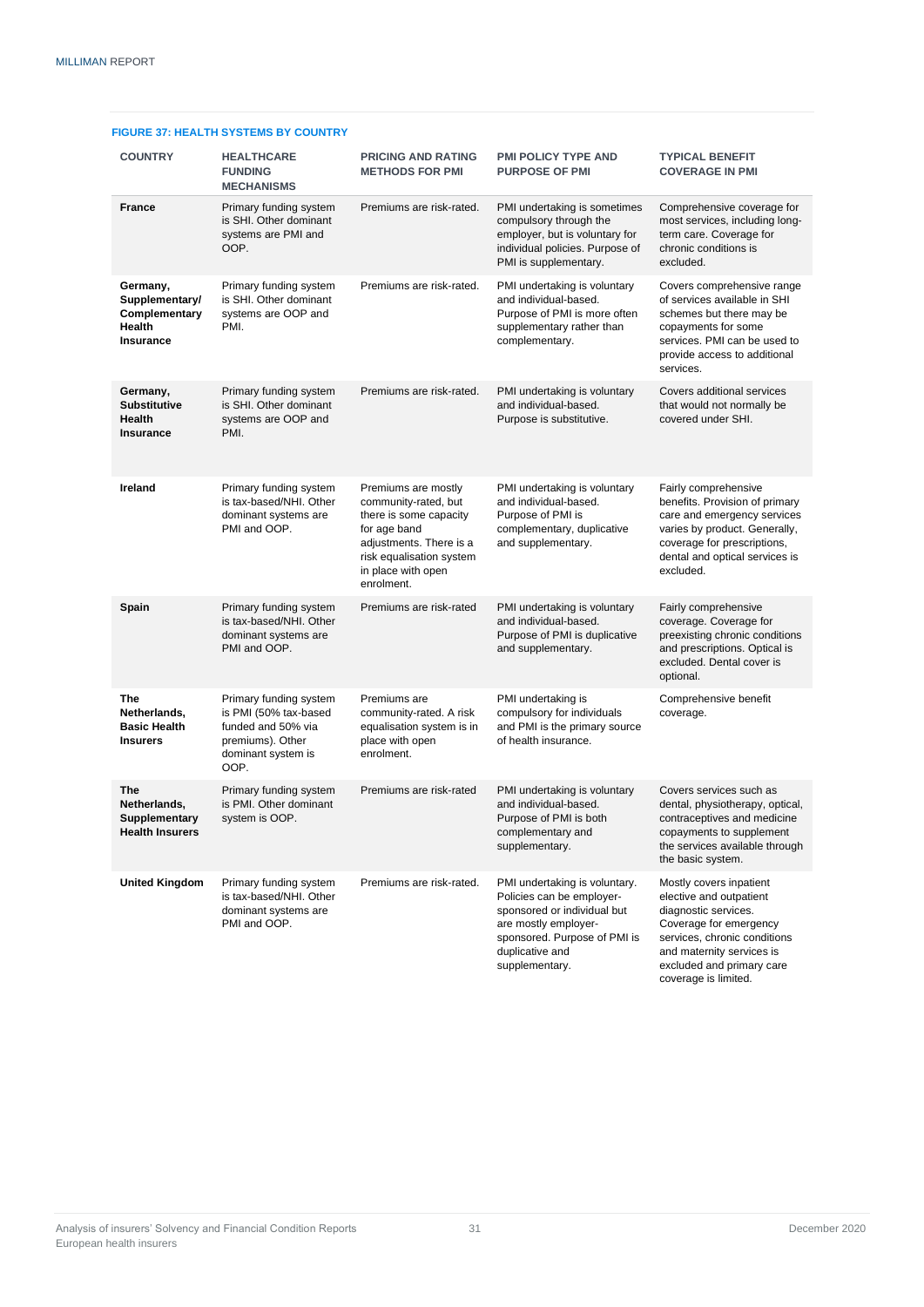### <span id="page-33-0"></span>Appendix B: List of selected companies in 2019 and corresponding solvency coverage ratio

Note that certain companies do not have a populated model type or solvency coverage ratio.

#### **FIGURE 38: SELECTED COMPANIES AND SOLVENCY COVERAGE RATIO IN 2019**

| <b>COUNTRY</b>     | <b>COMPANY NAME</b>                                      | <b>SOLVENCY</b><br><b>COVERAGE</b><br><b>RATIO (2019)</b> | <b>CAPITAL MODEL TYPE</b>                                                                                                                                                      |
|--------------------|----------------------------------------------------------|-----------------------------------------------------------|--------------------------------------------------------------------------------------------------------------------------------------------------------------------------------|
| <b>IPMI</b>        | Allianz Worldwide Partners Health & Life                 | 138%                                                      | <b>Standard Formula</b>                                                                                                                                                        |
| <b>IPMI</b>        | Cigna Life Insurance Company of Europe                   | 172%                                                      | Partial Internal Model                                                                                                                                                         |
| <b>IPMI</b>        | Globality S.A.                                           | 174%                                                      | <b>Standard Formula</b>                                                                                                                                                        |
| <b>France</b>      | Adrea Mutuelle                                           | 267%                                                      | <b>Standard Formula</b>                                                                                                                                                        |
| France             | Apréva mutuelle                                          | 245%                                                      | Standard Formula                                                                                                                                                               |
| <b>France</b>      | Eovi-mcd                                                 | 281%                                                      | <b>Standard Formula</b>                                                                                                                                                        |
| <b>France</b>      | Harmonie Mutuelle                                        | 300%                                                      | Standard Formula                                                                                                                                                               |
| <b>France</b>      | <b>MAAF</b> Sante                                        | 609%                                                      | <b>Standard Formula</b>                                                                                                                                                        |
| <b>France</b>      | Macif Mutualité                                          | 191%                                                      | Standard Formula                                                                                                                                                               |
| <b>France</b>      | Malakoff Médéric Mutuelle                                | 410%                                                      | <b>Standard Formula</b>                                                                                                                                                        |
| <b>France</b>      | Mutuelle MGEN                                            | 211%                                                      | <b>Standard Formula</b>                                                                                                                                                        |
| <b>France</b>      | Mutuelle Uneo                                            | 244%                                                      | Standard Formula                                                                                                                                                               |
| <b>France</b>      | ViaSanté Mutuelle                                        | 477%                                                      | <b>Standard Formula</b>                                                                                                                                                        |
| <b>Netherlands</b> | Achmea Zorgverzekeringen N.V.<br>(Consolidated)          | 158%                                                      | Standard Formula with national parameters<br>(Health Risk Equalisation System or HRES-<br>deduction for Basic Health insurance: sigma<br>premium risk is 2.7% instead of 5.0%) |
| <b>Netherlands</b> | AnderZorg N.V.                                           | 170%                                                      | Standard Formula with national parameters<br>(HRES-deduction for Basic Health insurance:<br>sigma premium risk is 2.7% instead of 5.0%)                                        |
| <b>Netherlands</b> | <b>ASR Aanvullende</b><br>Ziektekostenverzekeringen N.V. | 173%                                                      | Standard Formula                                                                                                                                                               |
| <b>Netherlands</b> | ASR Basis Ziektekostenverzekeringen N.V.                 | 144%                                                      | Standard Formula with national parameters<br>(HRES-deduction for Basic Health insurance:<br>sigma premium risk is 2.7% instead of 5.0%)                                        |
| <b>Netherlands</b> | Eno Aanvullende Verzekeringen N.V.                       | 219%                                                      | <b>Standard Formula</b>                                                                                                                                                        |
| <b>Netherlands</b> | IZA Zorgverzekeraar N.V.                                 | 149%                                                      | Standard Formula with national parameters<br>(HRES-deduction for Basic Health insurance:<br>sigma premium risk is 2.7% instead of 5.0%)                                        |
| <b>Netherlands</b> | Menzis N.V.                                              | 214%                                                      | <b>Standard Formula</b>                                                                                                                                                        |
| <b>Netherlands</b> | Menzis Zorgverzekeraar N.V.                              | 142%                                                      | Standard Formula with national parameters<br>(HRES-deduction for Basic Health insurance:<br>sigma premium risk is 2.7% instead of 5.0%)                                        |
| <b>Netherlands</b> | N.V. Zorgverzekeraar UMC                                 | 159%                                                      | Standard Formula with national parameters<br>(HRES-deduction for Basic Health insurance:<br>sigma premium risk is 2.7% instead of 5.0%)                                        |
| <b>Netherlands</b> | ONVZ Aanvullende Verzekering N.V.                        | 194%                                                      | Standard Formula                                                                                                                                                               |
| <b>Netherlands</b> | ONVZ Ziektekostenverzekeraar N.V.                        | 124%                                                      | Standard Formula with national parameters<br>(HRES-deduction for Basic Health insurance:<br>sigma premium risk is 2.7% instead of 5.0%)                                        |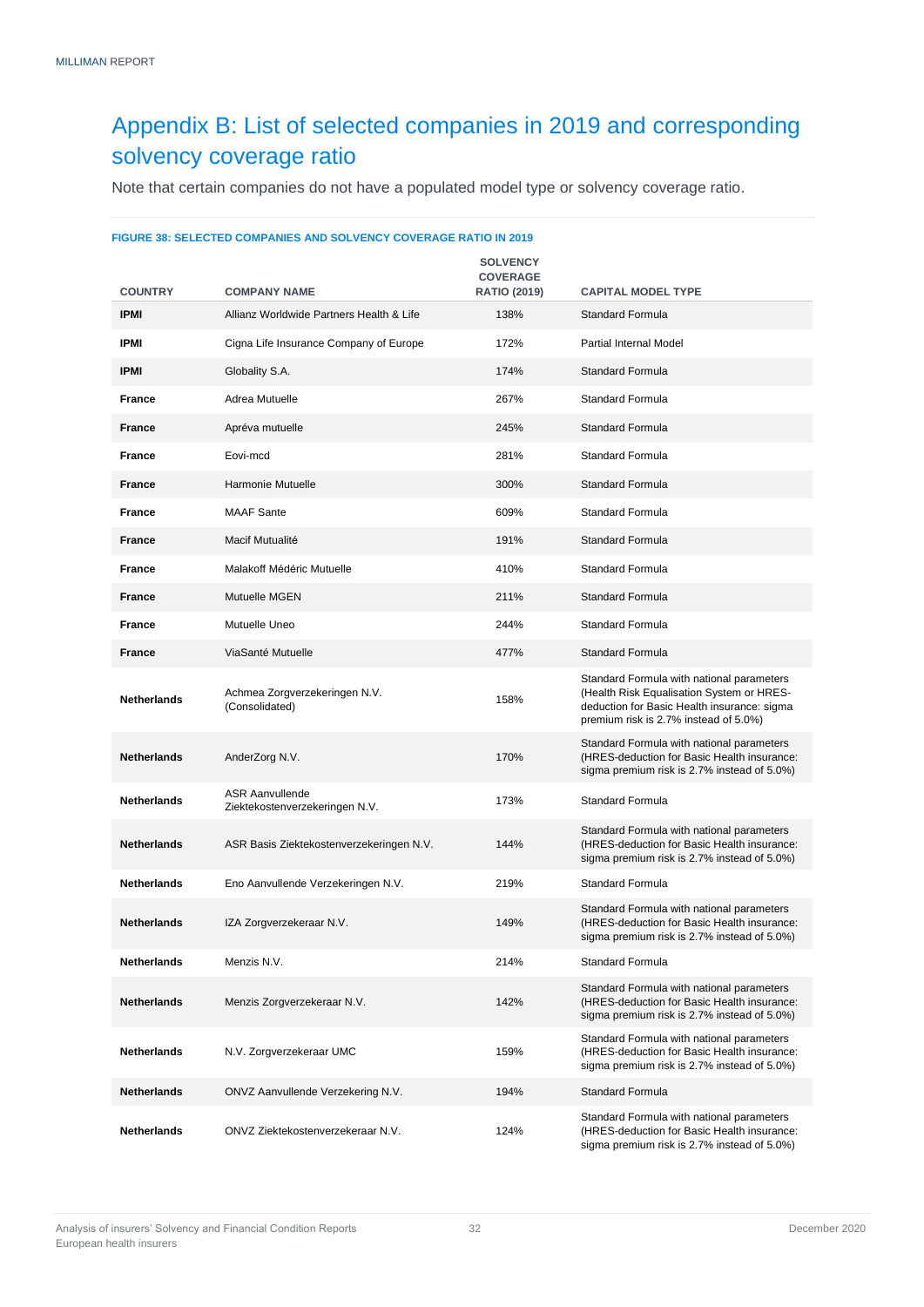| <b>COUNTRY</b>     | <b>COMPANY NAME</b>                                                            | <b>SOLVENCY</b><br><b>COVERAGE</b><br><b>RATIO (2019)</b> | <b>CAPITAL MODEL TYPE</b>                                                                                                               |
|--------------------|--------------------------------------------------------------------------------|-----------------------------------------------------------|-----------------------------------------------------------------------------------------------------------------------------------------|
| <b>Netherlands</b> | OWM DSW Zorgverzekeraar U.A.                                                   | 129%                                                      | Standard Formula with national parameters<br>(HRES-deduction for Basic Health insurance:<br>sigma premium risk is 2.7% instead of 5.0%) |
| <b>Netherlands</b> | Stad Holland Zorgverzekeraar Onderlinge<br>Waarborgmaatschappij U.A.           | 139%                                                      | Standard Formula with national parameters<br>(HRES-deduction for Basic Health insurance:<br>sigma premium risk is 2.7% instead of 5.0%) |
| <b>Netherlands</b> | Univé Zorg, N.V.                                                               | 149%                                                      | Standard Formula with national parameters<br>(HRES-deduction for Basic Health insurance:<br>sigma premium risk is 2.7% instead of 5.0%) |
| <b>Netherlands</b> | VGZ Zorgverzekeraar N.V.                                                       | 134%                                                      | Standard Formula with national parameters<br>(HRES-deduction for Basic Health insurance:<br>sigma premium risk is 2.7% instead of 5.0%) |
| <b>Netherlands</b> | CZ groep                                                                       | 149%                                                      | Standard Formula with national parameters<br>(HRES-deduction for Basic Health insurance:<br>sigma premium risk is 2.7% instead of 5.0%) |
| Germany            | Allianz Private Krankenversicherungs-AG                                        | 523%                                                      | <b>Full Internal Model</b>                                                                                                              |
| Germany            | Alte Oldenburger Krankenversicherung AG                                        | 738%                                                      | <b>Standard Formula</b>                                                                                                                 |
| Germany            | Alte Oldenburger Krankenversicherung von<br>1927 V.V.a.G.                      | 524%                                                      | <b>Standard Formula</b>                                                                                                                 |
| Germany            | AXA Krankenversicherung<br>Aktiengesellschaft                                  | 251%                                                      | <b>Full Internal Model</b>                                                                                                              |
| Germany            | Bayerische Beamtenkrankenkasse AG                                              | 489%                                                      | Standard Formula                                                                                                                        |
| Germany            | Central Krankenversicherung AG                                                 | 596%                                                      | Partial Internal Model                                                                                                                  |
| Germany            | Concordia Krankenversicherungs-AG                                              | 469%                                                      | Standard Formula                                                                                                                        |
| Germany            | Continentale Krankenversicherung a.G.                                          | 496%                                                      | <b>Standard Formula</b>                                                                                                                 |
| Germany            | Debeka Krankenversicherungsverein auf<br>Gegenseitigkeit Sitz Koblenz am Rhein | 470%                                                      | <b>Standard Formula</b>                                                                                                                 |
| Germany            | DEVK Krankenversicherungs-AG                                                   | 438%                                                      | <b>Standard Formula</b>                                                                                                                 |
| Germany            | DKV Deutsche Krankenversicherung AG                                            | 335%                                                      | <b>Full Internal Model</b>                                                                                                              |
| Germany            | ERGO Direkt Krankenversicherung AG                                             | 194%                                                      | Standard Formula                                                                                                                        |
| Germany            | Gothaer Krankenversicherung AG                                                 | 744%                                                      | Standard Formula                                                                                                                        |
| Germany            | Hallesche Krankenversicherung auf<br>Gegenseitigkeit                           | 680%                                                      | <b>Standard Formula</b>                                                                                                                 |
| Germany            | HUK-COBURG-Krankenversicherung AG                                              | 409%                                                      | Standard Formula                                                                                                                        |
| Germany            | Inter Krankenversicherung aG                                                   | 474%                                                      | Standard Formula                                                                                                                        |
| Germany            | Landeskrankenhilfe V.V.a.G.                                                    | 1498%                                                     | <b>Standard Formula</b>                                                                                                                 |
| Germany            | LVM Krankenversicherungs-AG                                                    | 416%                                                      | Standard Formula                                                                                                                        |
| Germany            | Mecklenburgische Krankenversicherungs-<br>AG                                   | 309%                                                      | Standard Formula                                                                                                                        |
| Germany            | NÜRNBERGER Krankenversicherung AG                                              | 308%                                                      | Standard Formula                                                                                                                        |
| Germany            | Pax-Familienfürsorge Krankenversicherung<br>AG im Raum der Kirchen             | 398%                                                      | Standard Formula                                                                                                                        |
| Germany            | R+V Krankenversicherung<br>Aktiengesellschaft                                  | 848%                                                      | <b>Standard Formula</b>                                                                                                                 |
| Germany            | SIGNAL IDUNA Krankenversicherung a. G.                                         | 476%                                                      | Standard Formula                                                                                                                        |
| Germany            | Union Krankenversicherung AG                                                   | 576%                                                      | Standard Formula                                                                                                                        |
| Germany            | ENVIVAS Krankenversicherung AG                                                 | 409%                                                      | Standard Formula                                                                                                                        |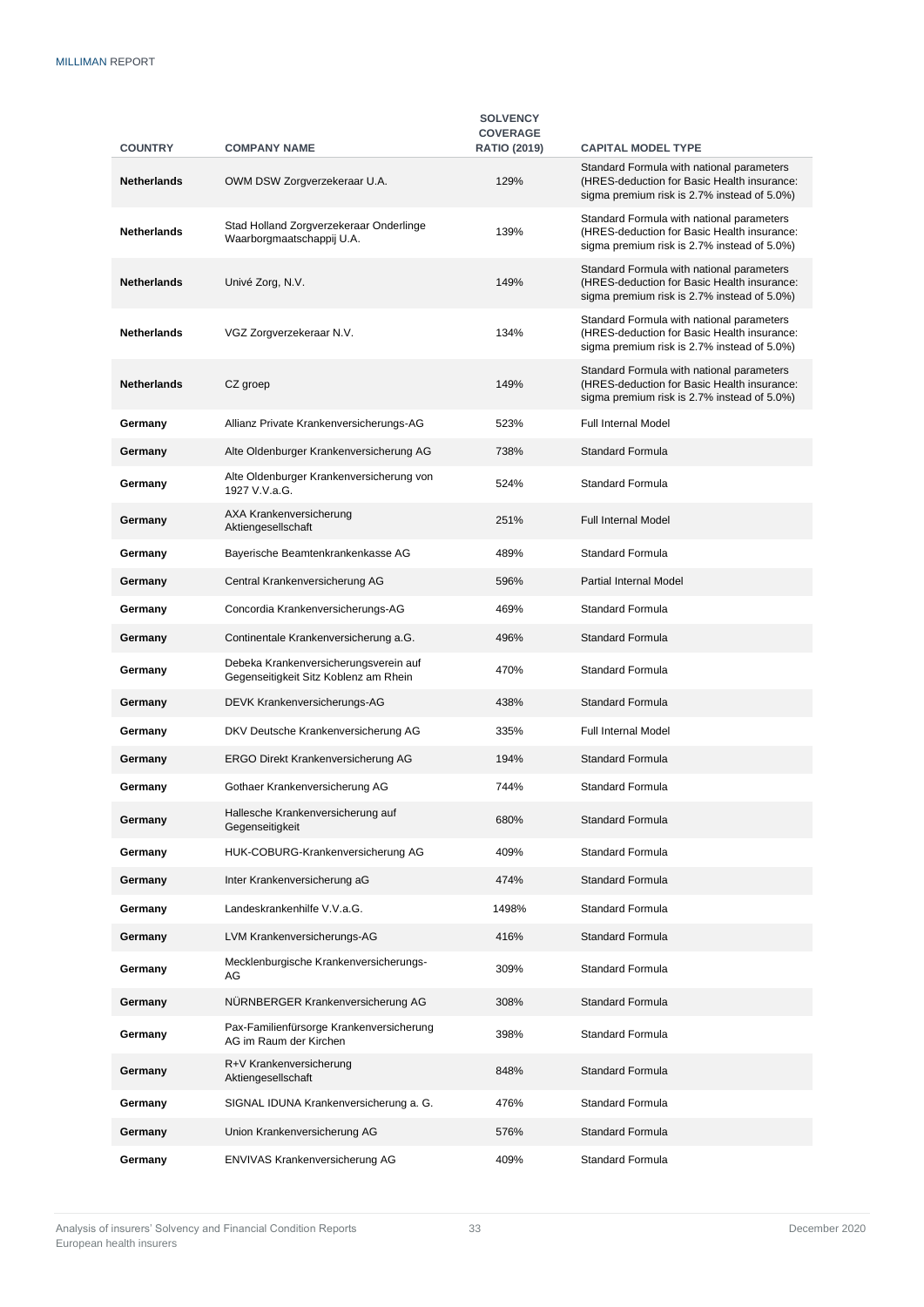|                       |                                                                                               | <b>SOLVENCY</b><br><b>COVERAGE</b> |                            |
|-----------------------|-----------------------------------------------------------------------------------------------|------------------------------------|----------------------------|
| <b>COUNTRY</b>        | <b>COMPANY NAME</b>                                                                           | <b>RATIO (2019)</b>                | <b>CAPITAL MODEL TYPE</b>  |
| <b>United Kingdom</b> | AXA PPP Healthcare Limited                                                                    | 147%                               | <b>Full Internal Model</b> |
| <b>United Kingdom</b> | <b>Bupa Insurance Limited</b>                                                                 | 171%                               | <b>Standard Formula</b>    |
| <b>United Kingdom</b> | Civil Service Healthcare Society Limited                                                      | 218%                               | <b>Standard Formula</b>    |
| <b>United Kingdom</b> | Exeter Friendly Society Limited (solo)                                                        | 100%                               | <b>Standard Formula</b>    |
| <b>United Kingdom</b> | Vitality Health Limited                                                                       | 139%                               | <b>Standard Formula</b>    |
| <b>United Kingdom</b> | Western Provident Association Limited                                                         | 557%                               | Standard Formula           |
| Spain                 | Aegon España S.A.U. de Seguros y<br>Reaseguros                                                | 257%                               | <b>Standard Formula</b>    |
| Spain                 | Agrupació AMCI Seguros y Reaseguros,<br>S.A.                                                  | 235%                               | <b>Standard Formula</b>    |
| Spain                 | Asistencia Sanitaria Colegial SA de<br>Seguros                                                | 231%                               | <b>Standard Formula</b>    |
| Spain                 | DVK Seguros y Reaseguros S.A.E.                                                               | 197%                               | <b>Standard Formula</b>    |
| Spain                 | Hermandad Nacional de Arquitectos<br>Superiores y Químicos, Mutualidad de<br>Previsión Social | 206%                               | Standard Formula           |
| Spain                 | Iqualatorio Médico Quirúrgico y de<br>Especialidades de Navarra, S.A.                         | 259%                               | <b>Standard Formula</b>    |
| Spain                 | Sanitas Sociedad Anónima de Seguros                                                           | 226%                               | <b>Standard Formula</b>    |
| Spain                 | SegurCaixa Adeslas, S.A. de Seguros y<br>Reaseguros                                           | 155%                               | <b>Standard Formula</b>    |